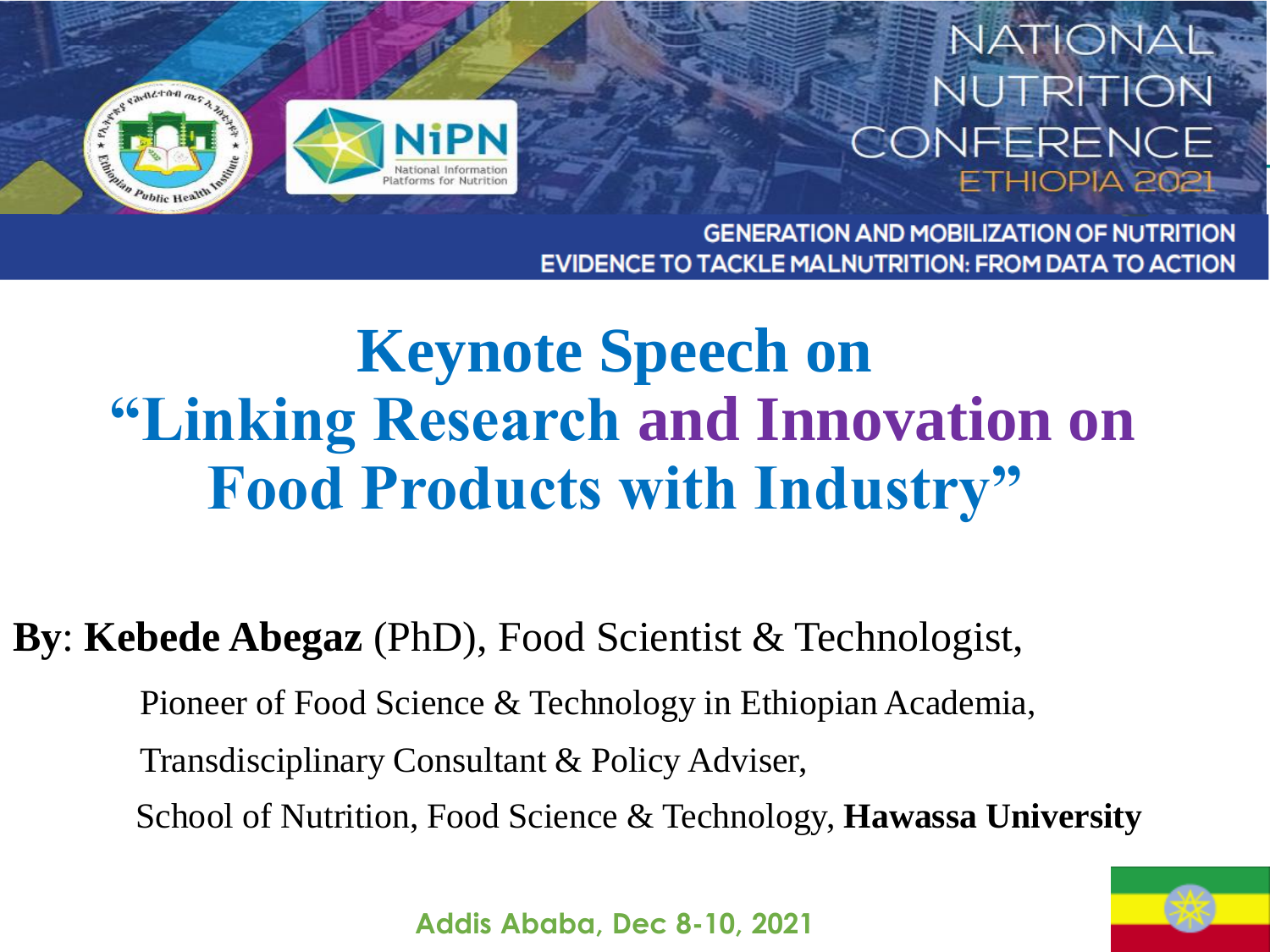

**GENERATION AND MOBILIZATION OF NUTRITION EVIDENCE TO TACKLE MALNUTRITION: FROM DATA TO ACTION** 

# **Outline**

1. Development of Research on Nutrition and Food in Ethiopia

2. Linking Food Product Research and Innovation with Industry

- 2.1 Why Linking Research on Food with Industry?
- 2.2 Research on Food Product Development
- 2.3 The Purpose of Scaling up Research and Innovation on Food
- 3. Role of Stakeholders in Food Research and Innovation Scale up
- 4. Technology Transfer
- 5. Conclusion
- 6. The Way Forward

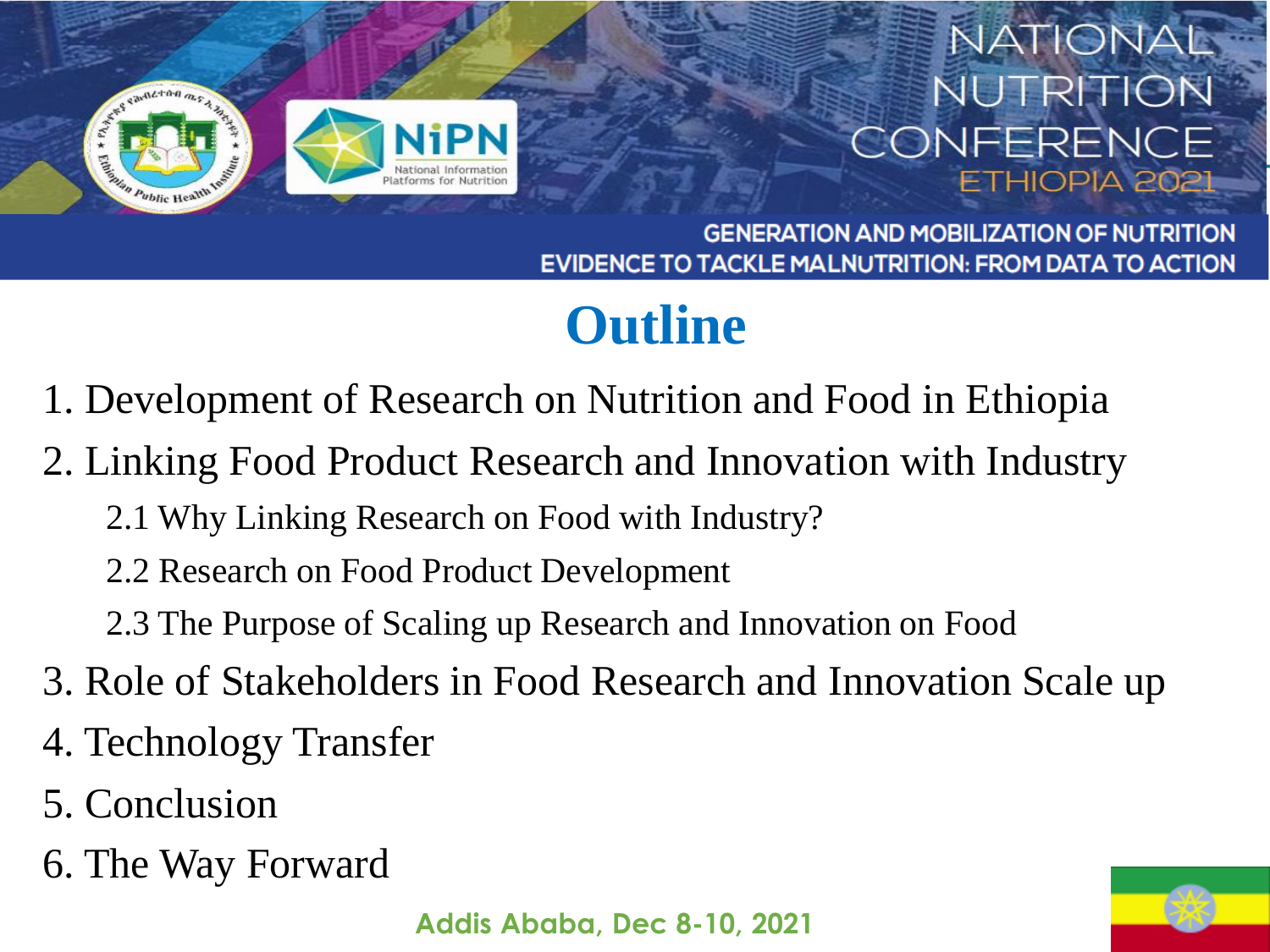

**GENERATION AND MOBILIZATION OF NUTRITION** EVIDENCE TO TACKLE MALNUTRITION: FROM DATA TO ACTION

### **1. Development of Research on Nutrition and Food in Ethiopia**

Food is a basic need and a primary concern for **all humans** to make sure that their **food supply** is **guaranteed**.

 $\checkmark$  Food is source of nutrition from primary produce in the world.

**Are food sources in Ethiopia well researched and developed? Are research outcomes and food industry well linked?**



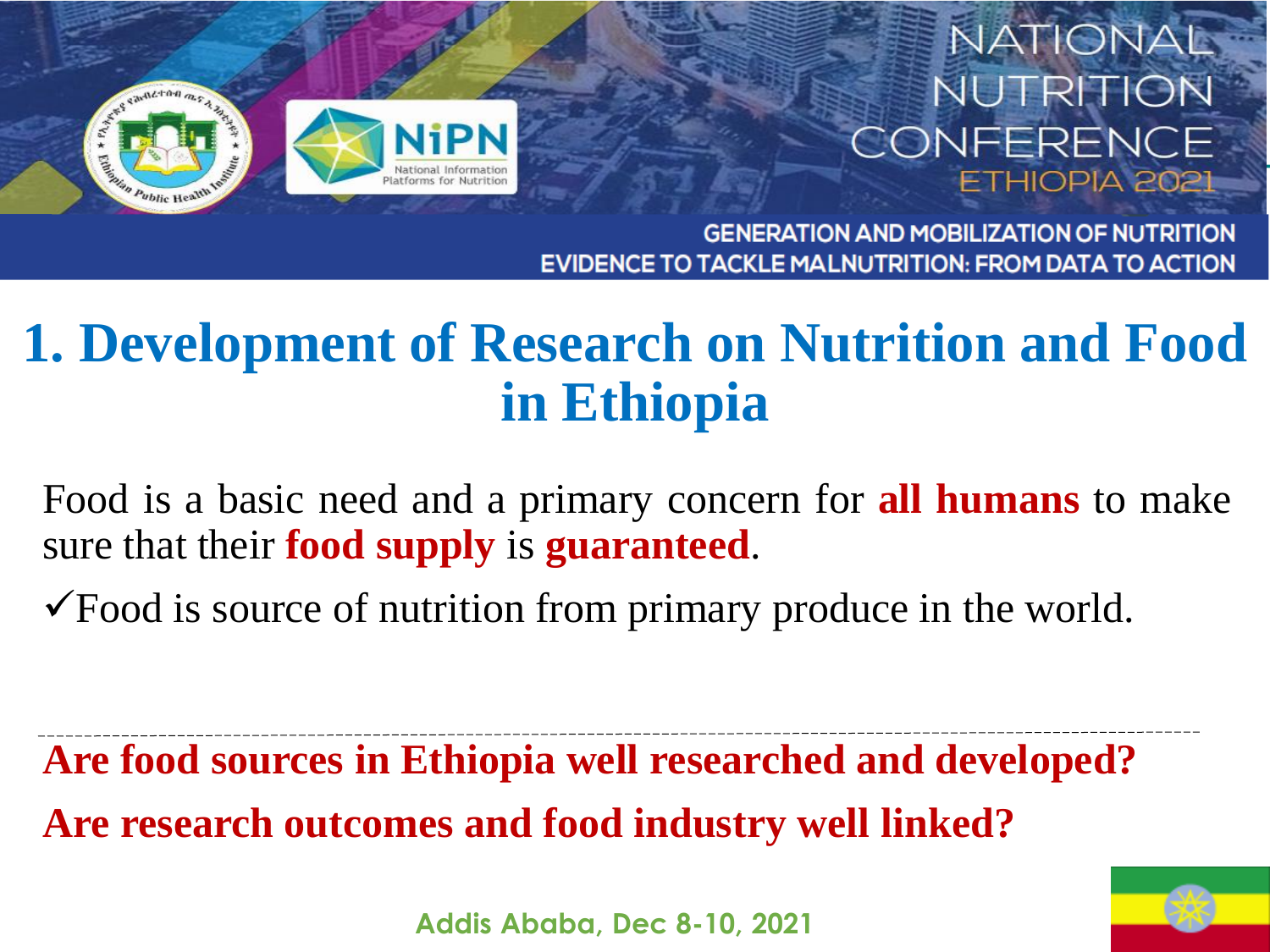**Existing Ethiopian scenario**:

 $\checkmark$  Agriculture & pastoral systems are major sources of food

Food and nutrition security challenge

 $\checkmark$  Seasonal food supply flactuation

 $\checkmark$  Malnutrition as a public problem

**Food industry is at its infancy and play less role**

These call for **research** and **innovation** with linkage to **industry** that can narrow the gaps in food sector development.

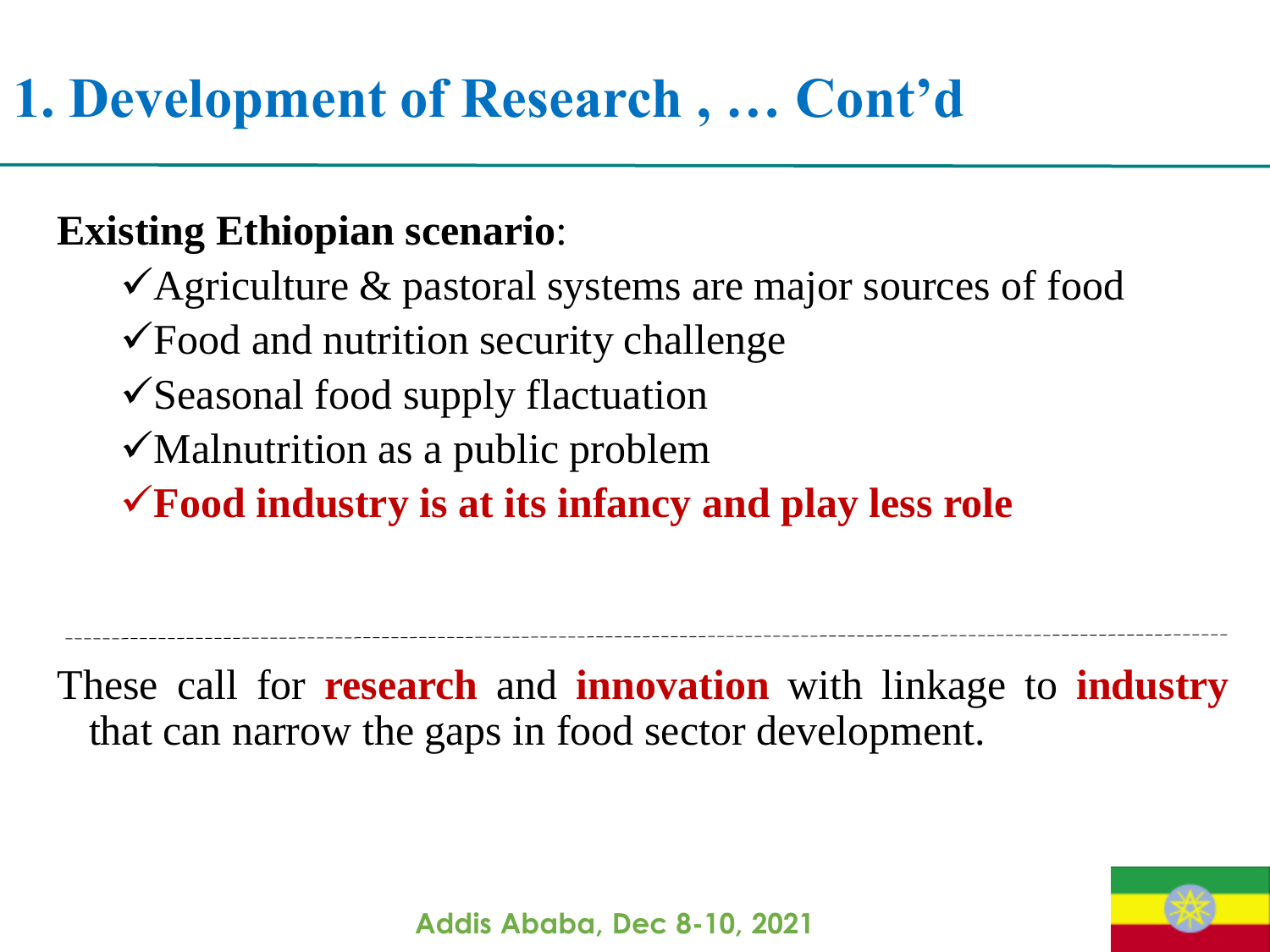# **1. Development of Research , … Cont'd**

### **I. Research institutions**

#### **Nutrition**:

Children's nutrition unit founded (1962) and Ethiopian nutrition institute in 1968. Now, EPHI (missed nutrition or food).

#### **2. Agriculture/** EIAR:

Food science and postharvest technology (FSPT) in 2004.

### **II. Academia**

- $\checkmark$  14 universities launched food sci. and/or nutrition programs since 2002
- $\checkmark$ HU is pioneer of FSPT (2002) and HuNu departments in Ethiopia

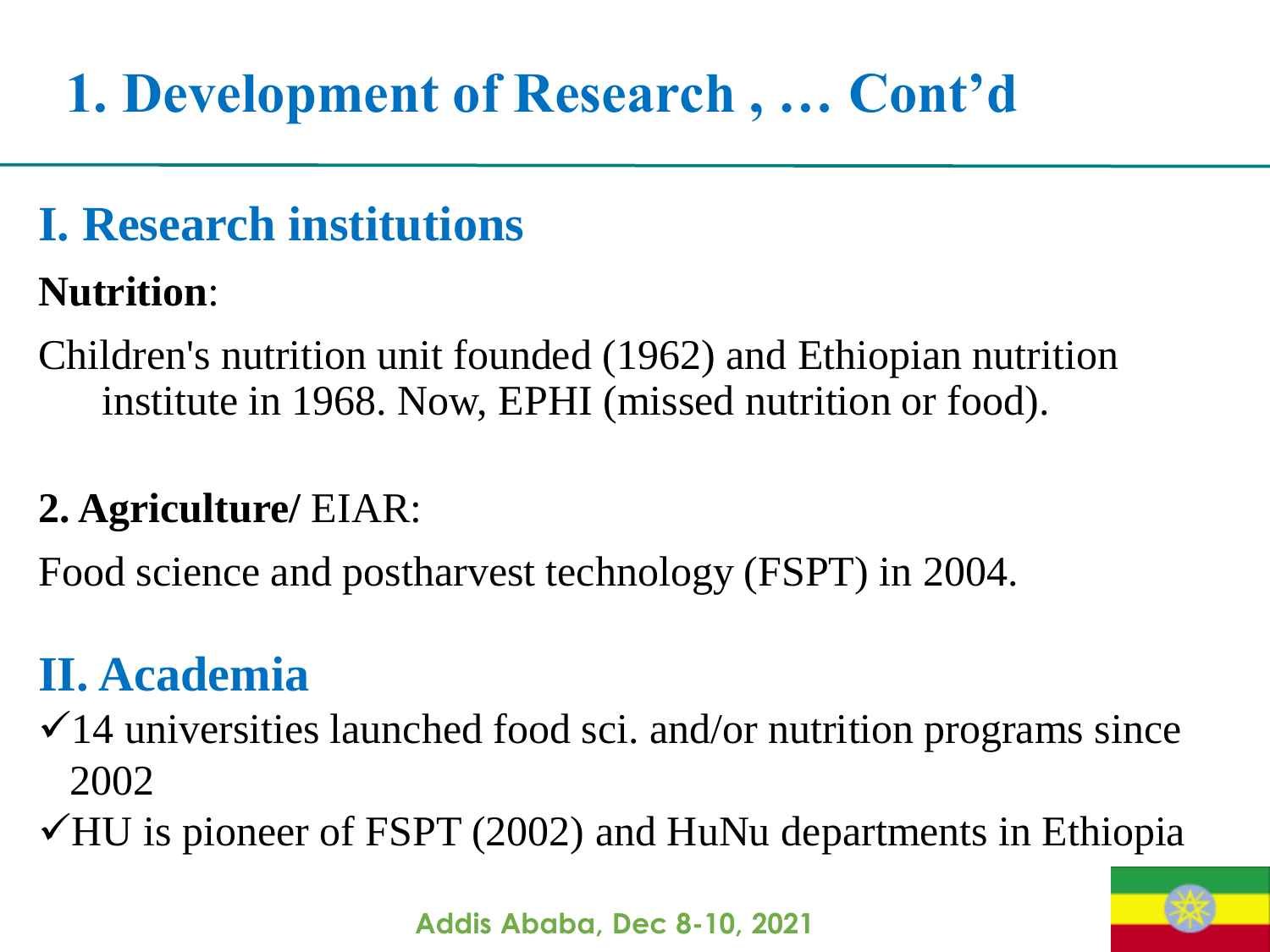# **1. Development of Research , … Cont'd**

**Example, HU**: BSc in FSPT (2002), MSc in AHN (2007), BSc in HuNu (2010), MSc in FSPT (2010), MSc in FST (2017), PhD in HuNu (2017), MSc in FSQM (2019), and PhD in FST (2020) other universities launched too later on **Few** & **less** organized **research** & **innovation** on food products

**Why child & maternal nutrition is still problem for 62 years?**

Are the academia and research institutions **communicated** with **stakeholders** for proven **technology transfer** to next **users**?

**Addis Ababa, Dec 8-10, 2021 Why less attention paid on scale up and technology transfer?**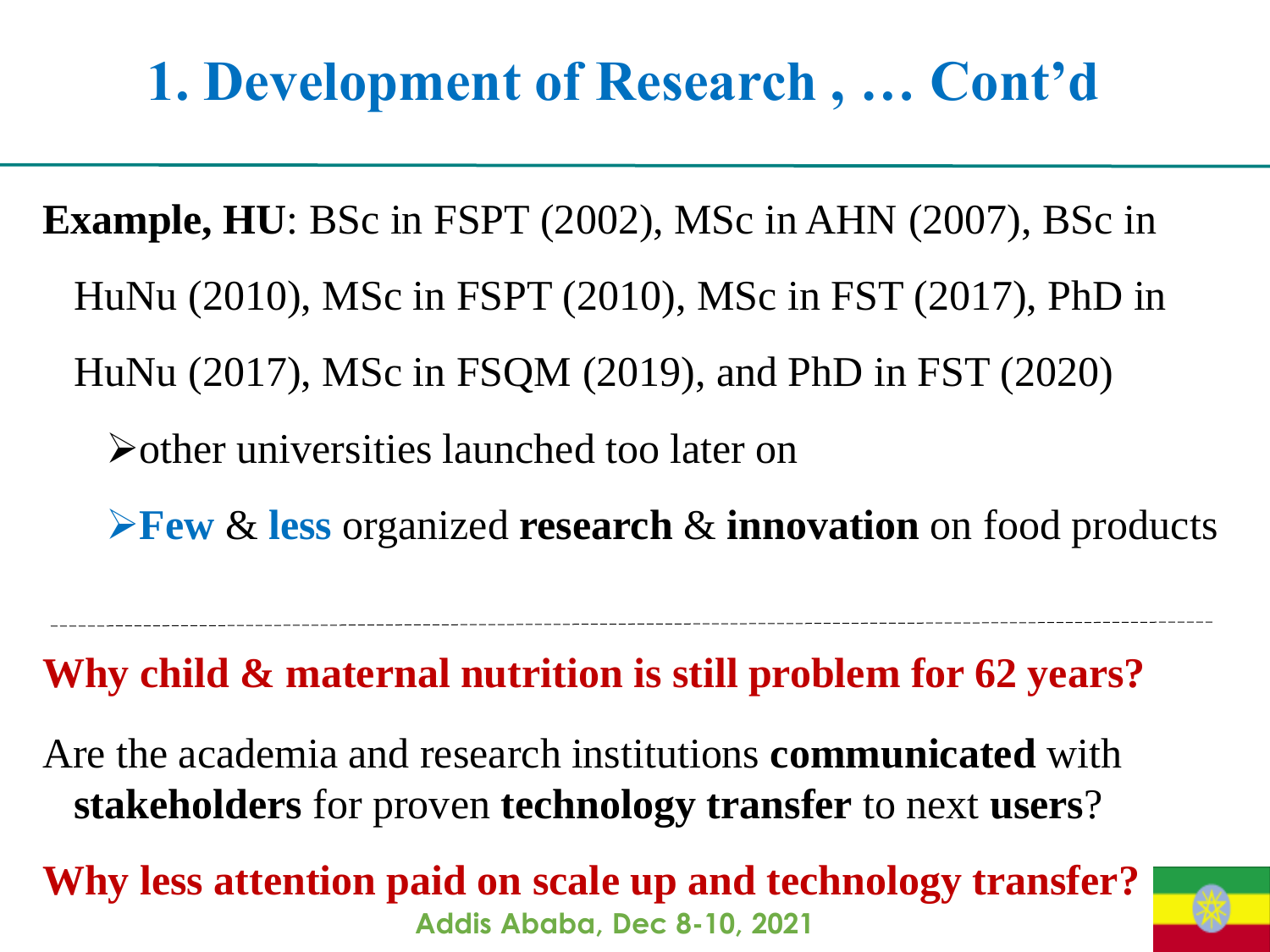

**GENERATION AND MOBILIZATION OF NUTRITION** TACKLE MALNUTRITION: FROM DATA TO ACTION

### **2. Linking Food Product Research and Innovation with Industry**

**Where Ethiopia stands in the existing globalized world? +/-**

Naturally rich, economically poor, food and nutrition insecure

#### **What would be the best fit to Ethiopian development endeavor in food and nutrition?**

**Mobilize** available indigenous & intellectual agro-food resources

 $\checkmark$  Invest on leading priority research evidences  $\&$  innovation

understand & promote transition to sustainability - **transformation**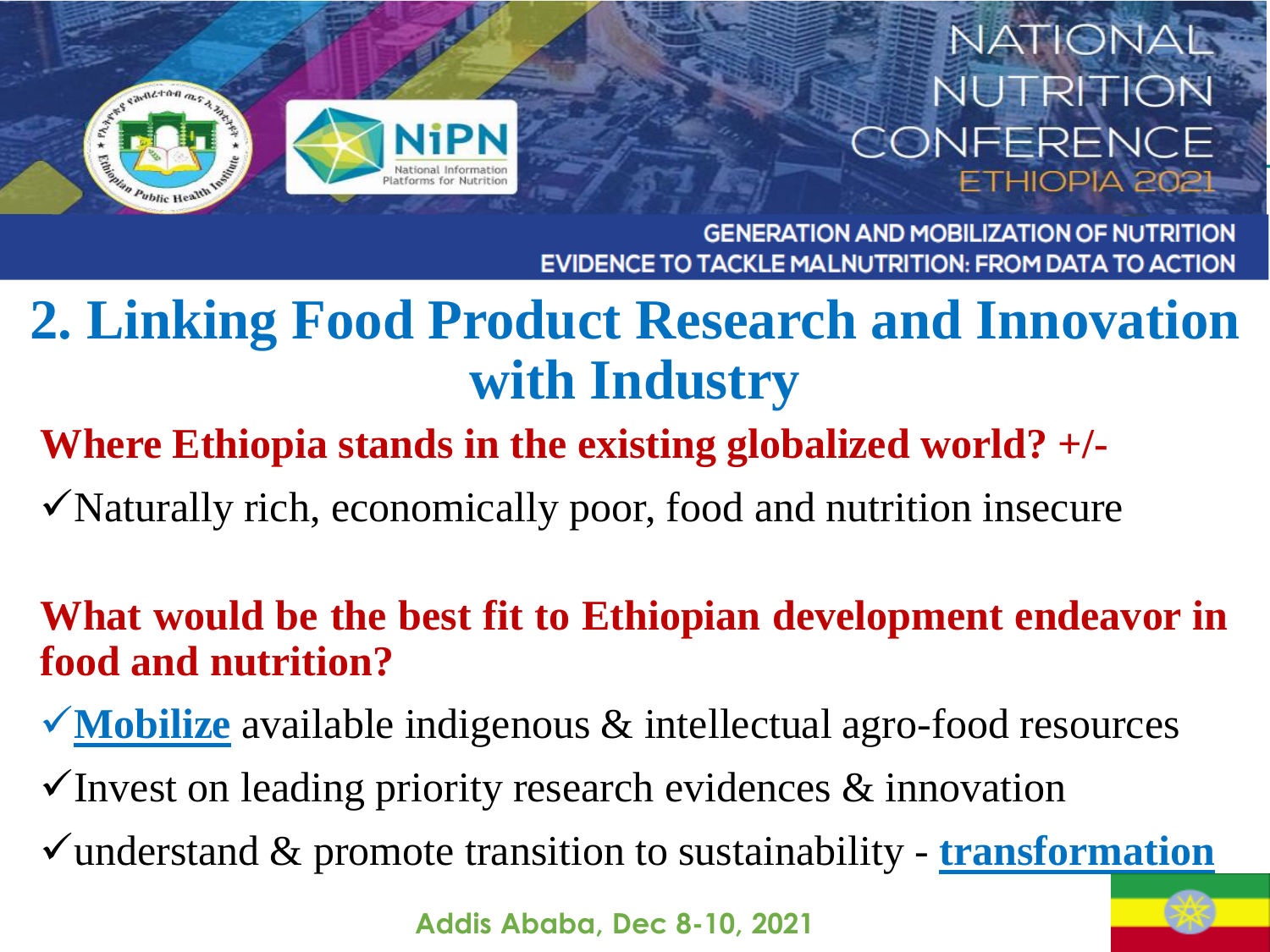### **2.1 Why Linking Research on Food with Industry?**

- **Research** for development is required to meet the **demand** for **food** and **nutrition** in the face of **climate change**:
	- $\checkmark$  on less land,
	- with less **water**, and
	- with action for low **environmental** impacts

Intellectual **resource mobilization** for research and innovation can:

 $\checkmark$ Use its rich food sovereignty, biodiversity & bioeconomy potentials

- mitigate the **risks** associated with food **insecurity** & **malnutrition**
- $\checkmark$  lead to economic growth, public health and environment impacts

### **How?**

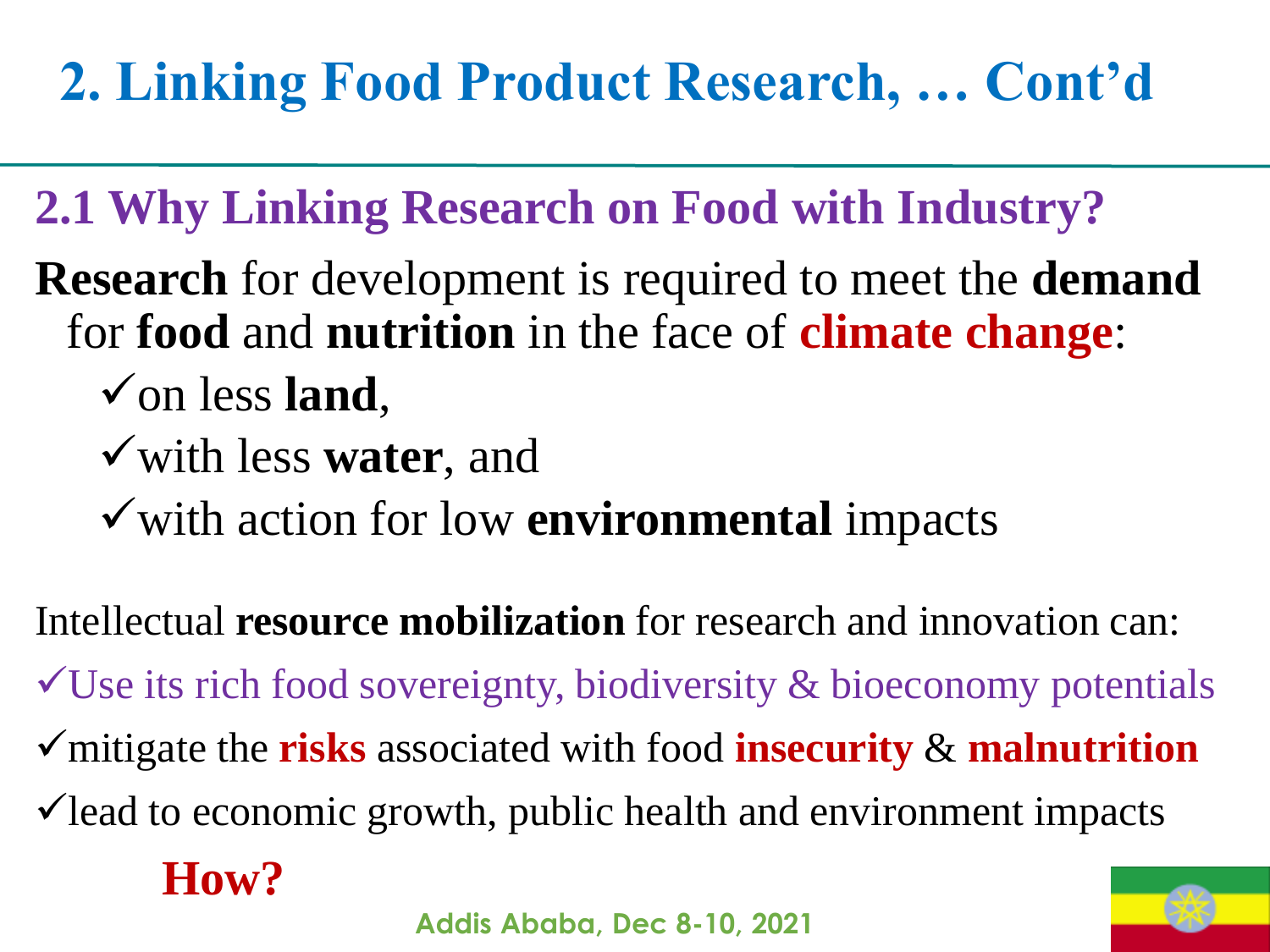**Research generates knowledge that can create change across the** 

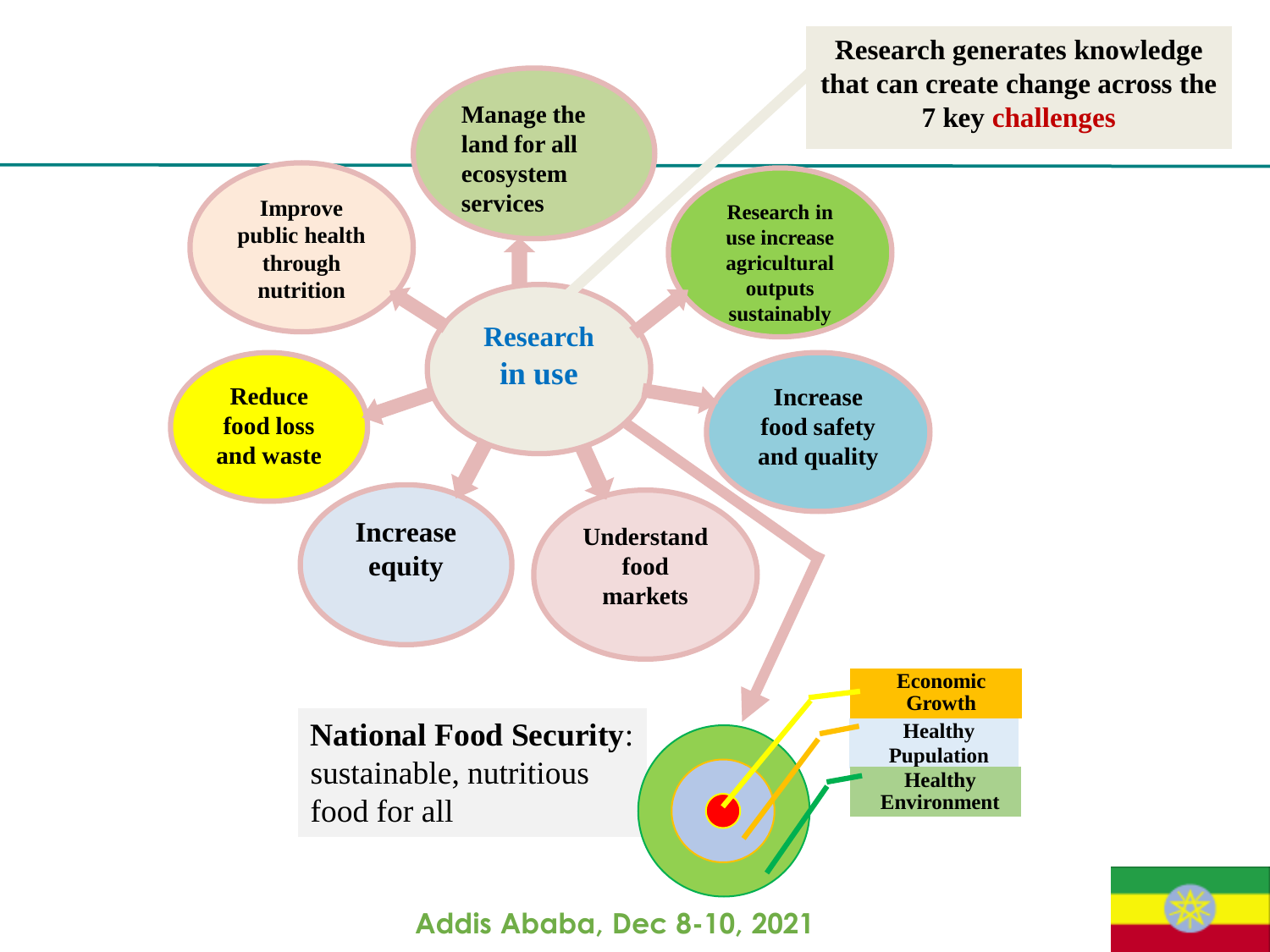### **Thus, research in use can address:**

- $\sqrt{$  Food and nutrition insecurities
- Food loss and waste reduction
- Food safety and quality
- Food markets and consumer education
- Sustainable nutritious food for all
- $\checkmark$ Strengthening the one health approach & bio-economy of **Ethiopia**

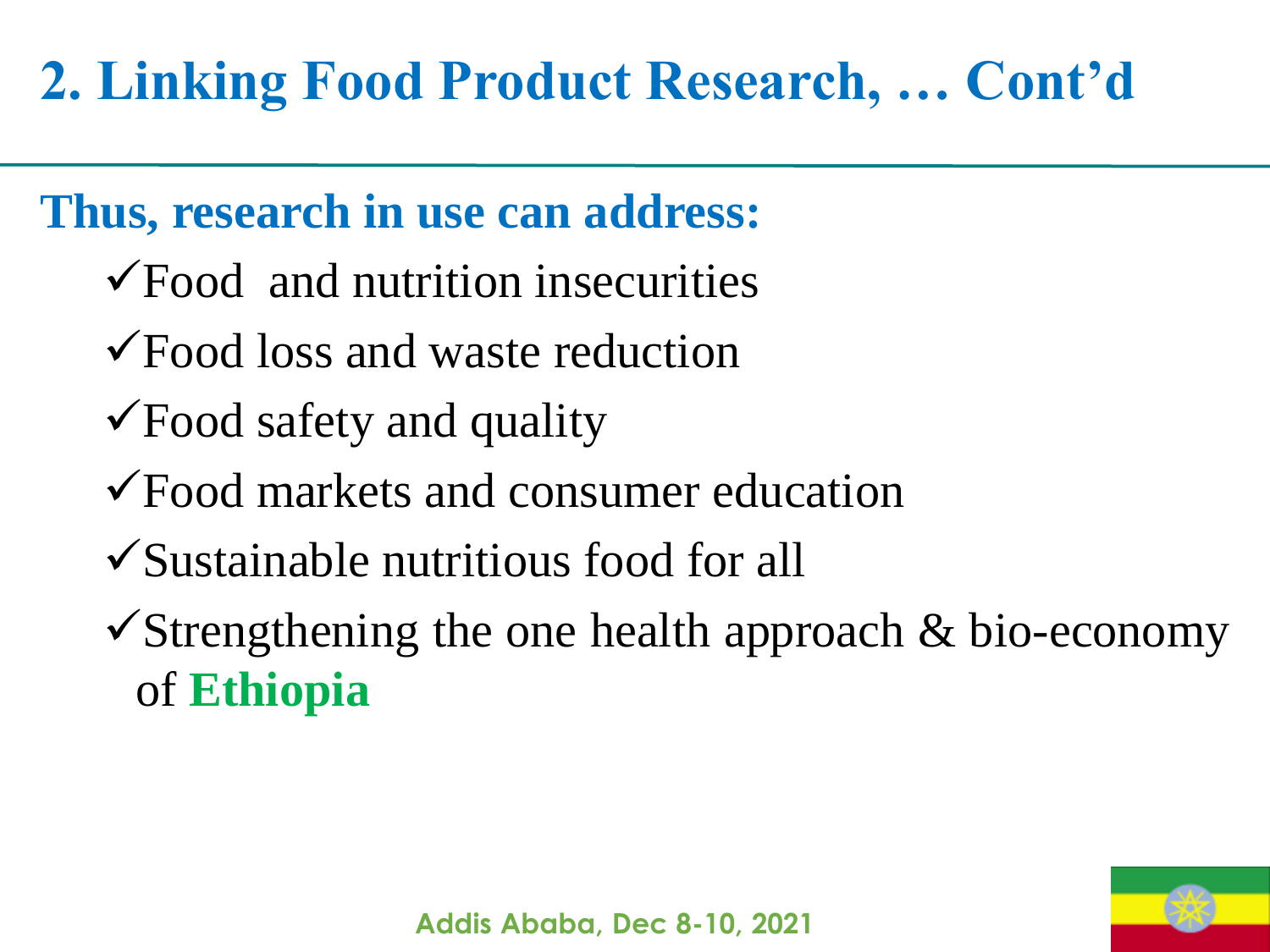- **2.2 Research on Food Product Development (FPD)**
- **Research on FPD** depends on a **country's scenario**
- **Research** yields knowledge to change **challenges** into **opportunities**
- $\checkmark$  Need of evidences for action on food  $\&$  nutrition improvement
	- Call for scale up innovations to commercial food production and wider consumption
		- **\*Highest employing sector (HHs to** *space***) at all sectors**

**Why did we invest on food & nutrition research, if no scale up?**  $\checkmark$ This calls for research directive on scale up/ technology transfer. **GOE must audit research outcomes vs. financial spending!**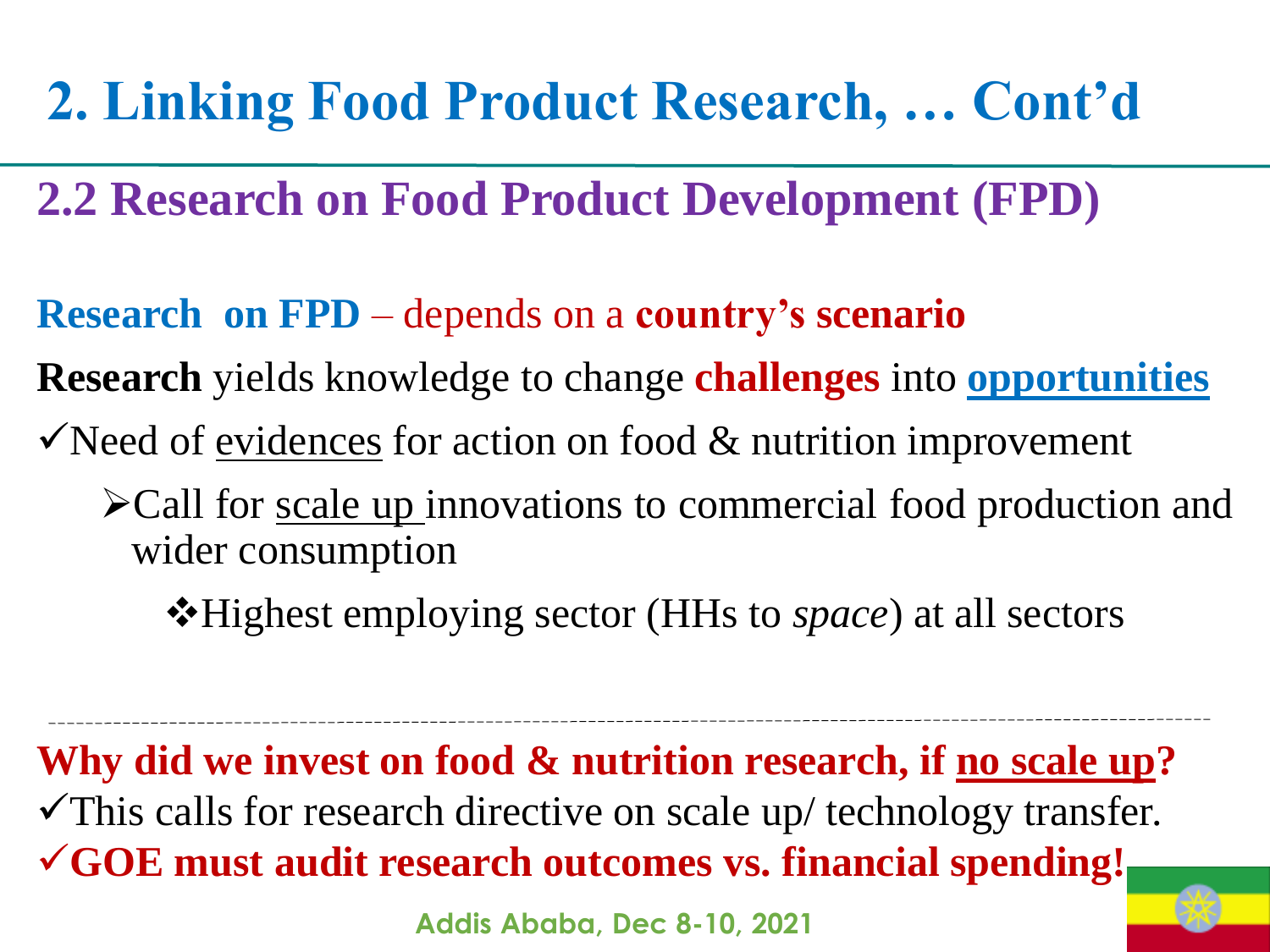**Research outcomes** strengthen innovation for

Piloting, product testing, business modeling, adaptation  $\triangleright$  Scale up food and nutrition through commercialization

**Technology transfer** - expansion for industrial utilization impacts

Sustainability **transition process** for **transformation**

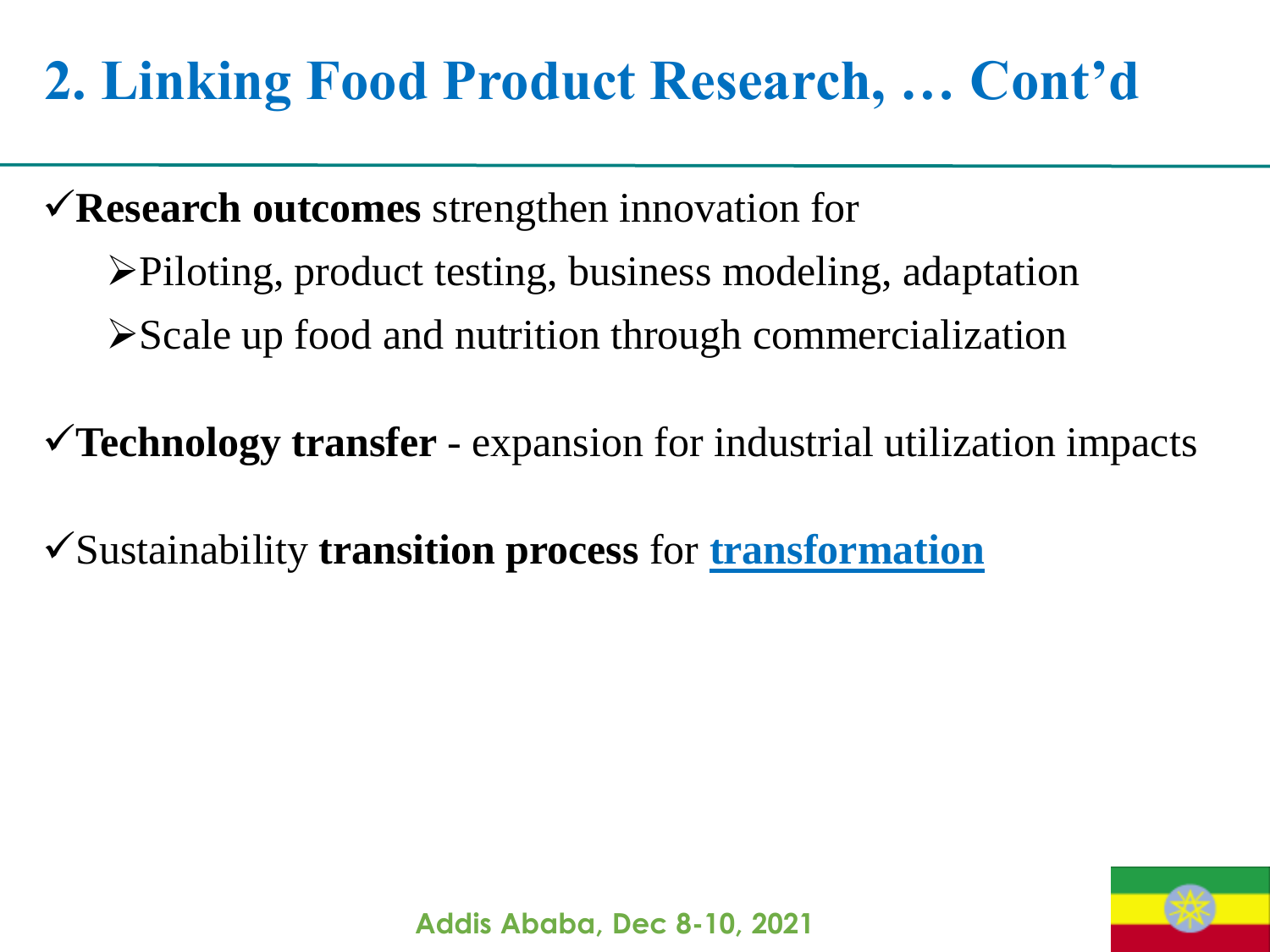### **2.3 The Purpose of Scaling up Research and Innovation on Food**

### **Why to scale up food and nutrition research outcomes?**

- Innovation scale up play **critical** roles in building **sustainable linkage** of food industry with nutrition for **health** outcomes and **economic growth**.
	- $\triangleright$  To expand, adapt & sustain successful technologies/ food products for commercial food production and wider consumption

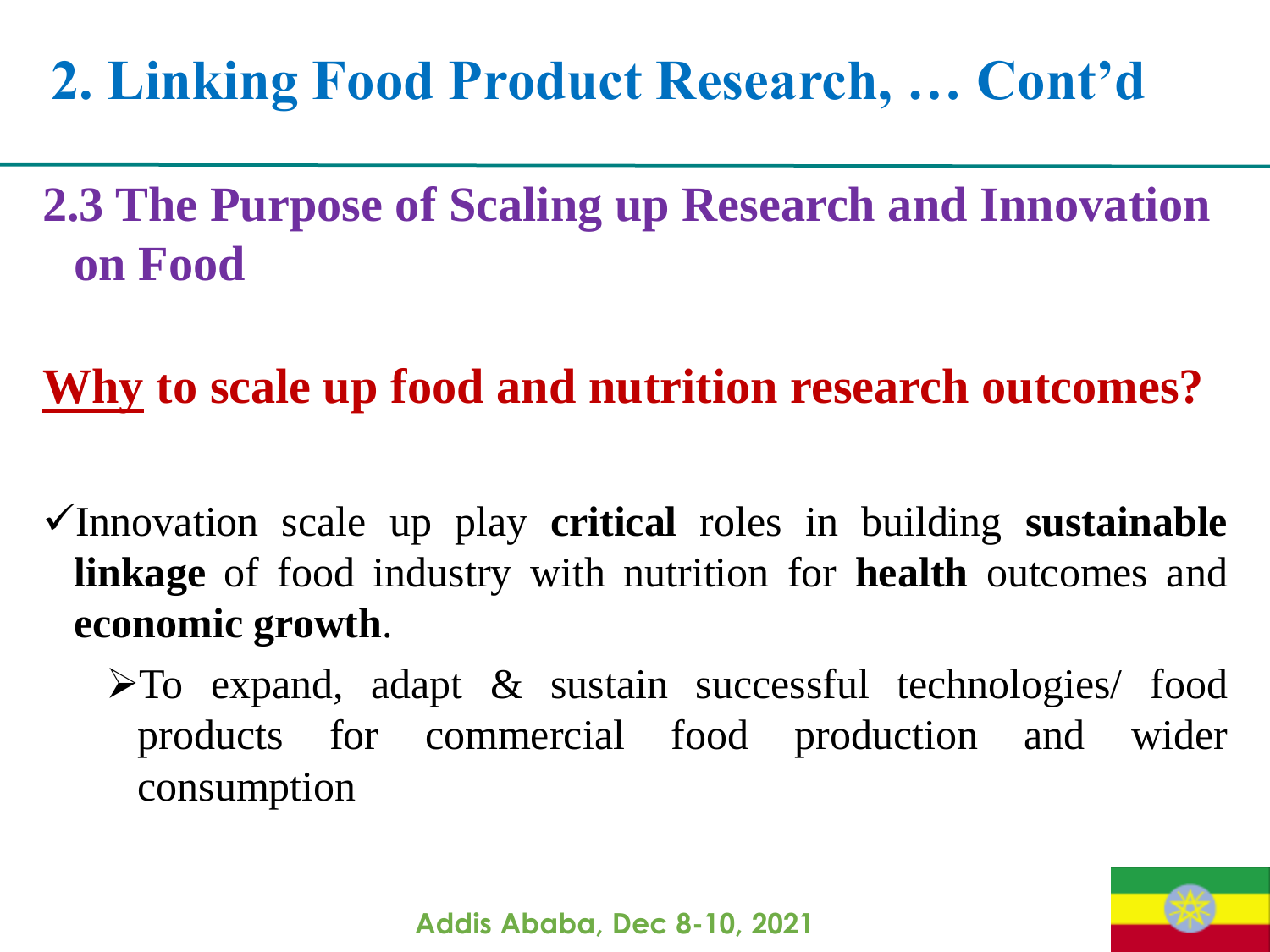### **How?**

**Mobilize** natural food and intellectual resources through:

- Startups, SMEs, industries, services, etc. for **economic** growth
- Commercial production of safe nutritious food, import substitution, distribution, and consumption
- Value addition on local produce, job creation, food markets, etc.
- Strengthen sustainability transition to Agro-food system **transformation**

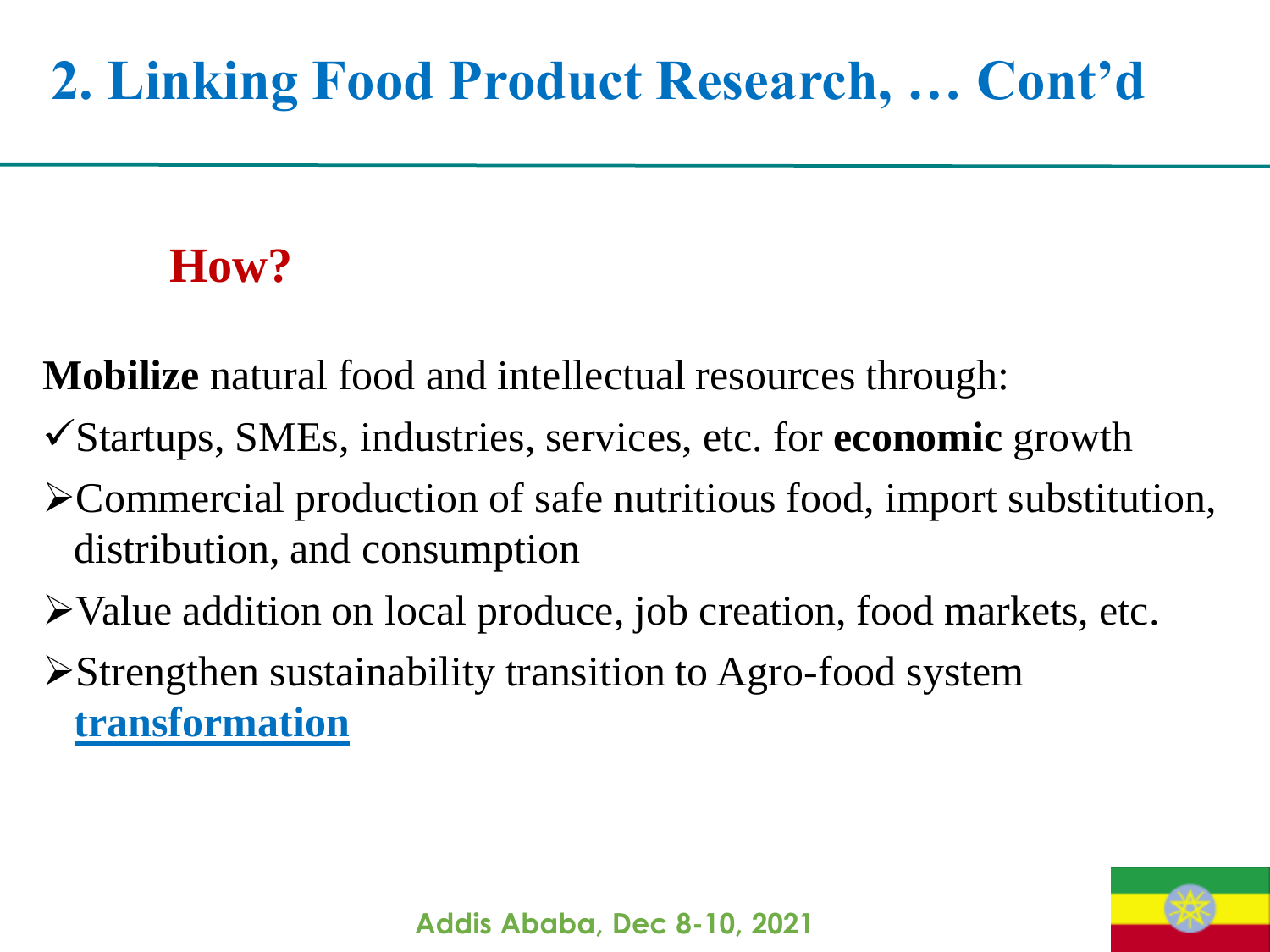### **3. Role of Stakeholders in Food Research and Innovation Scale up**

- **Scaling** must be an **integral** part of research & product development from the outset, and **not** a **disconnected future** phase to come.
- For scaling to succeed, "the public & private sectors need to **find new**, **better** and more **creative ways** of working **together**.
- The **best way** to successfully **scale up** is to build a system of actors with the necessary **capabilities**, **influence** and **shared vision**.
- Most food and nutrition innovations require a **blend** of **commercial** and **non-commercial** support to successfully **scale**.
- Where ecosystems to support scaling food product innovations are weak, be **innovative**.

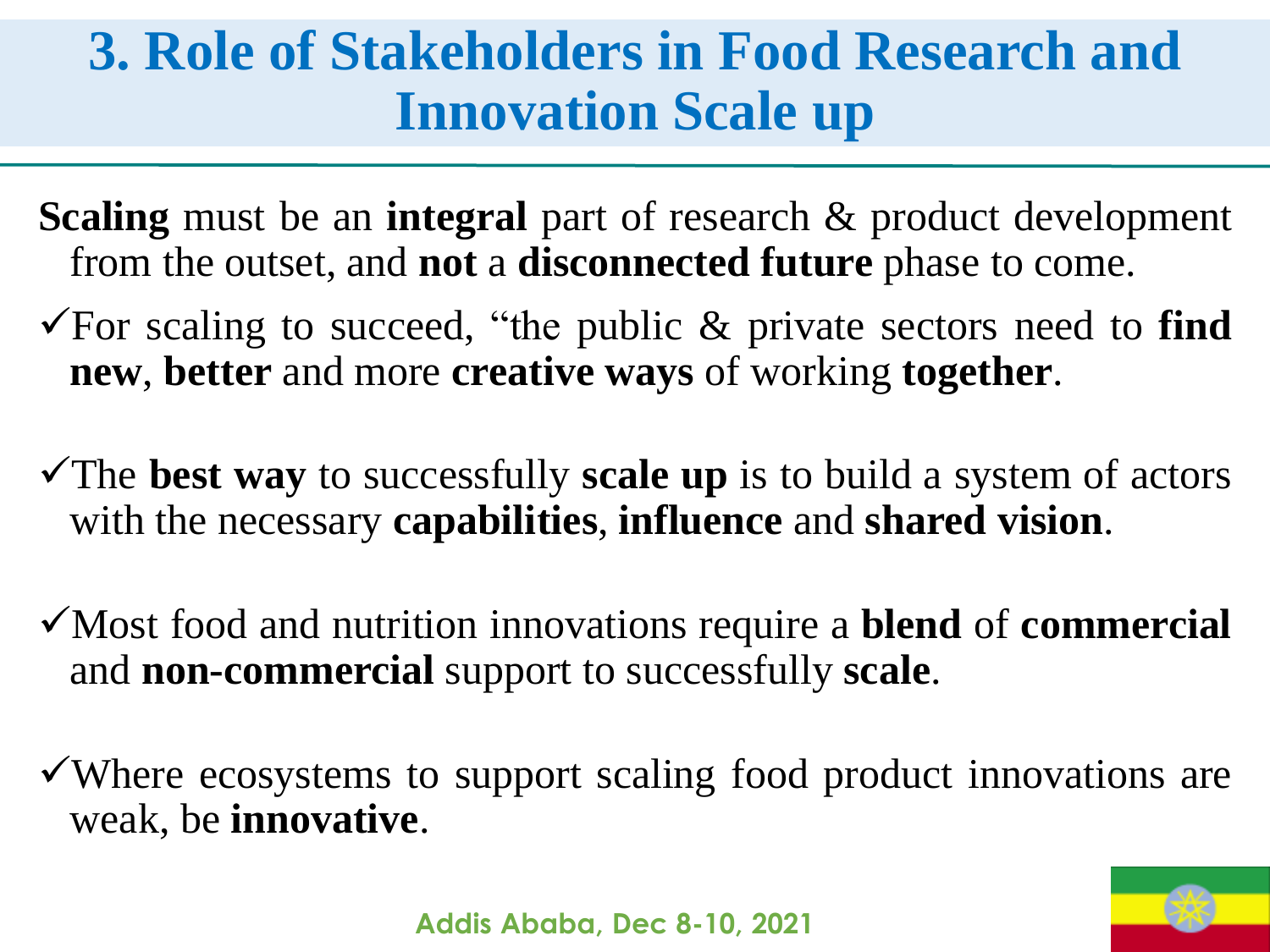- 1. How do we successfully engage the **private sector** to scale up these innovations?
- 2. What is the role of **government** and other actors in establishing an enabling environment for food and nutrition scaling to occur?
- 3. How do we accelerate the scaling of innovations and **commercialization** pathways?
- **Answers** to these questions are increasingly **emerging** from: research,
	- $\rho$ private sector,
	- $\blacktriangleright$  government, and
	- $\blacktriangleright$ funders

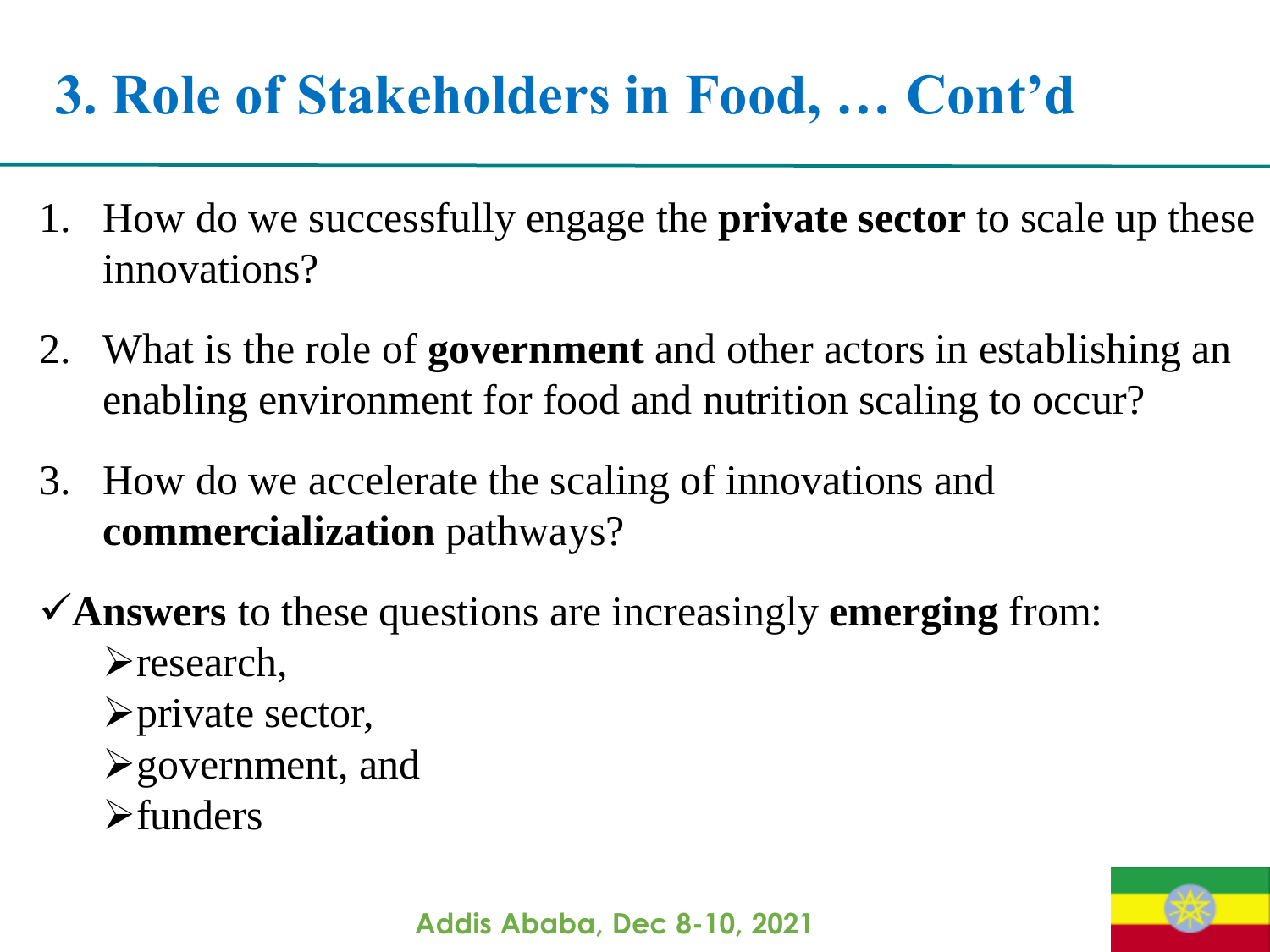- Nutritious food product **innovators** must identify and pave appropriate **pathways** for effective **scaling** of innovations for widespread **diffusion** to occur.
- **Innovations** that are **unused**, or used **only** by an exclusive **few**, are of **little** to **no value**.
- To be useful, **innovations** must be **available**, **accessible** and **affordable** to a significant number of stakeholders, commercial food processors, and consumers.

**What is next?**

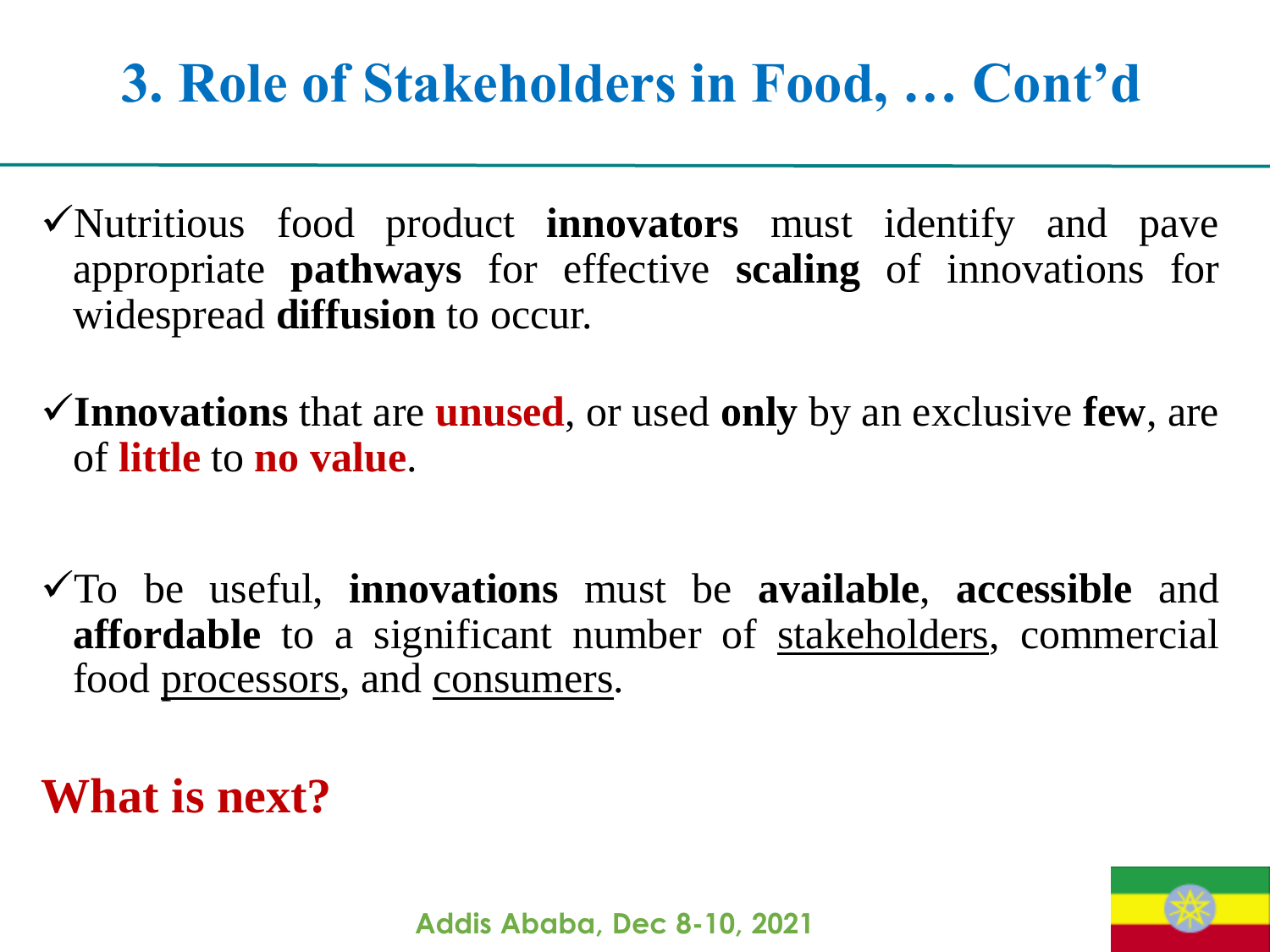Establish the **value proposition** for all **stakeholders** that include:

- $\checkmark$  farmers,
- $\checkmark$  private sector,
- distributors,
- $\checkmark$  consumers and
- $\checkmark$  the pubic sector

Transmit **value** for **improvements** in food & nutrition that include:

- $\checkmark$  strengthening regulatory systems,
- $\checkmark$  developing and implementing grading, testing and sorting technologies, and
- $\checkmark$  increasing consumer awareness on the importance of nutritious food

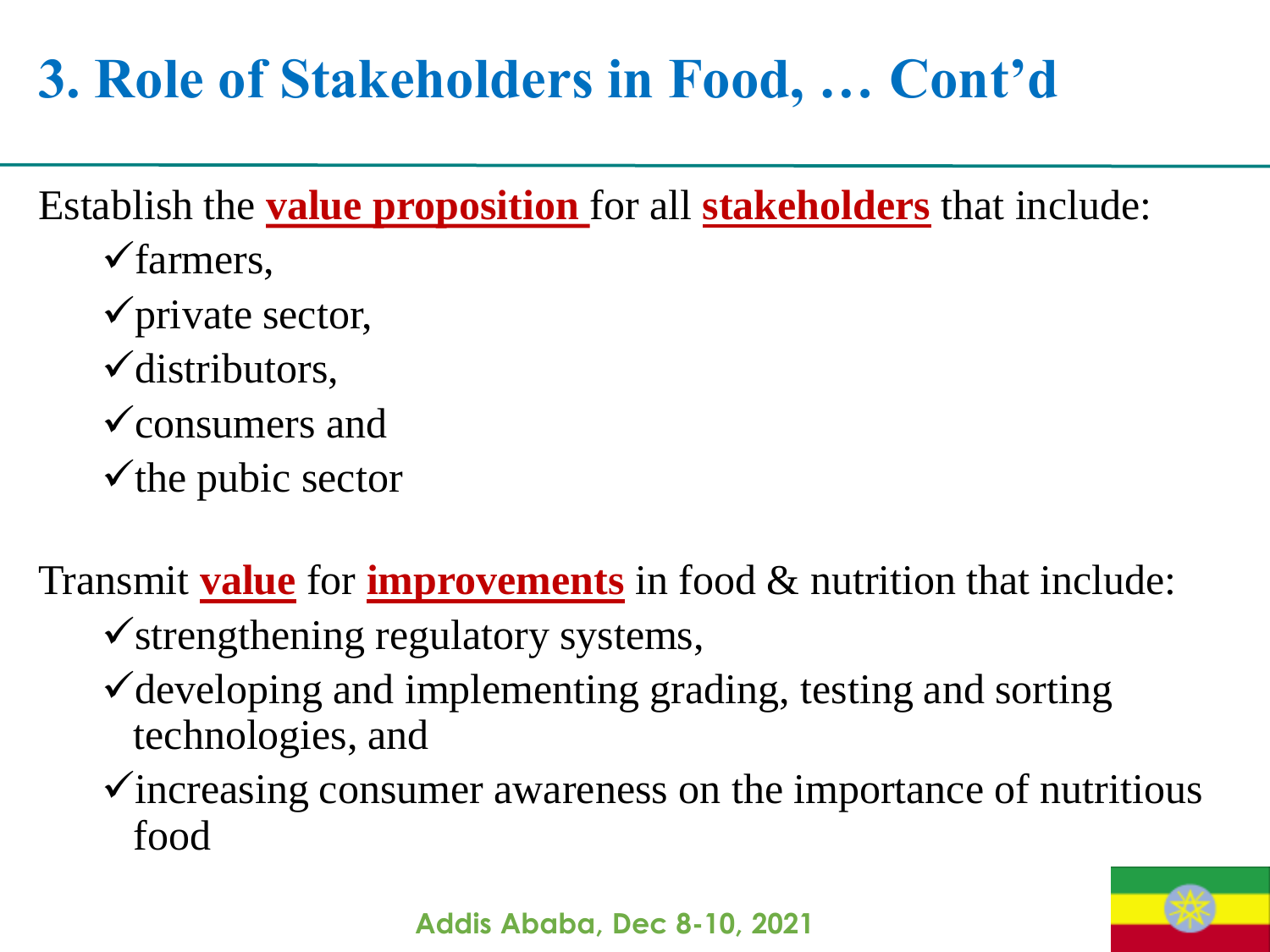**Intermediation:** A successful commercialization approach to **scaling up** innovations with **social impact** rests on strong **connections** between **innovators**, **governments** and **businesses**.

Facilitating and harnessing these **connections** are never a job done: they are dynamic, finely tuned to **changing needs** and based on trust and accountability across **partners** who historically have not worked together.

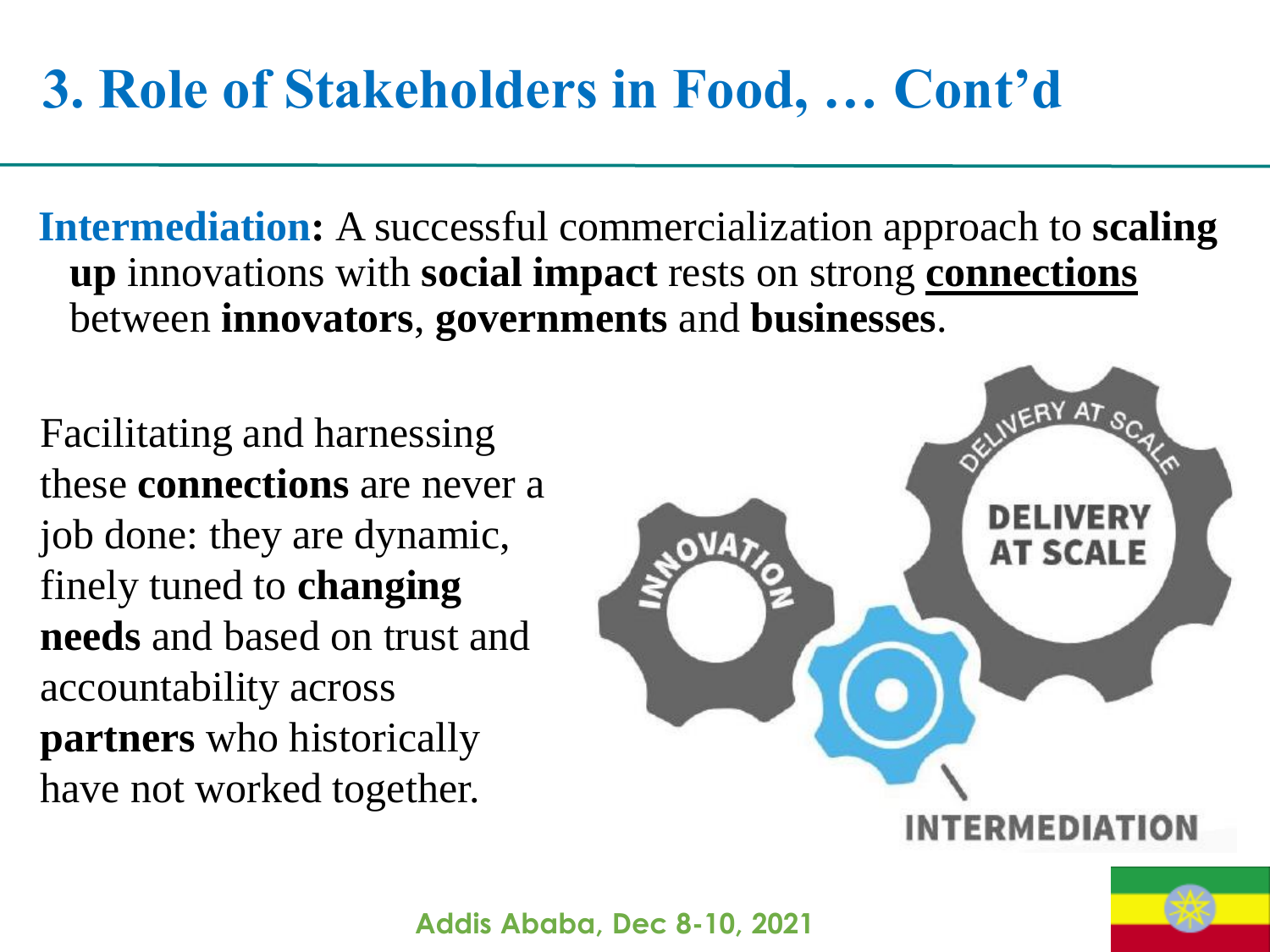The **convergence** of **sectors** is crucial for sustainable **transformation** of food systems.

True and lasting **transformation** requires a demand-driven approach that draws from **cross-sectoral convergence**. Food convergence innovation is a **science-** and **data-driven** approach that enables a holistic response to complex problems.

Innovations will have to be developed as part of a **human-centered**  system, and sit at the **intersection** of **health**, **economy** and **environment**.

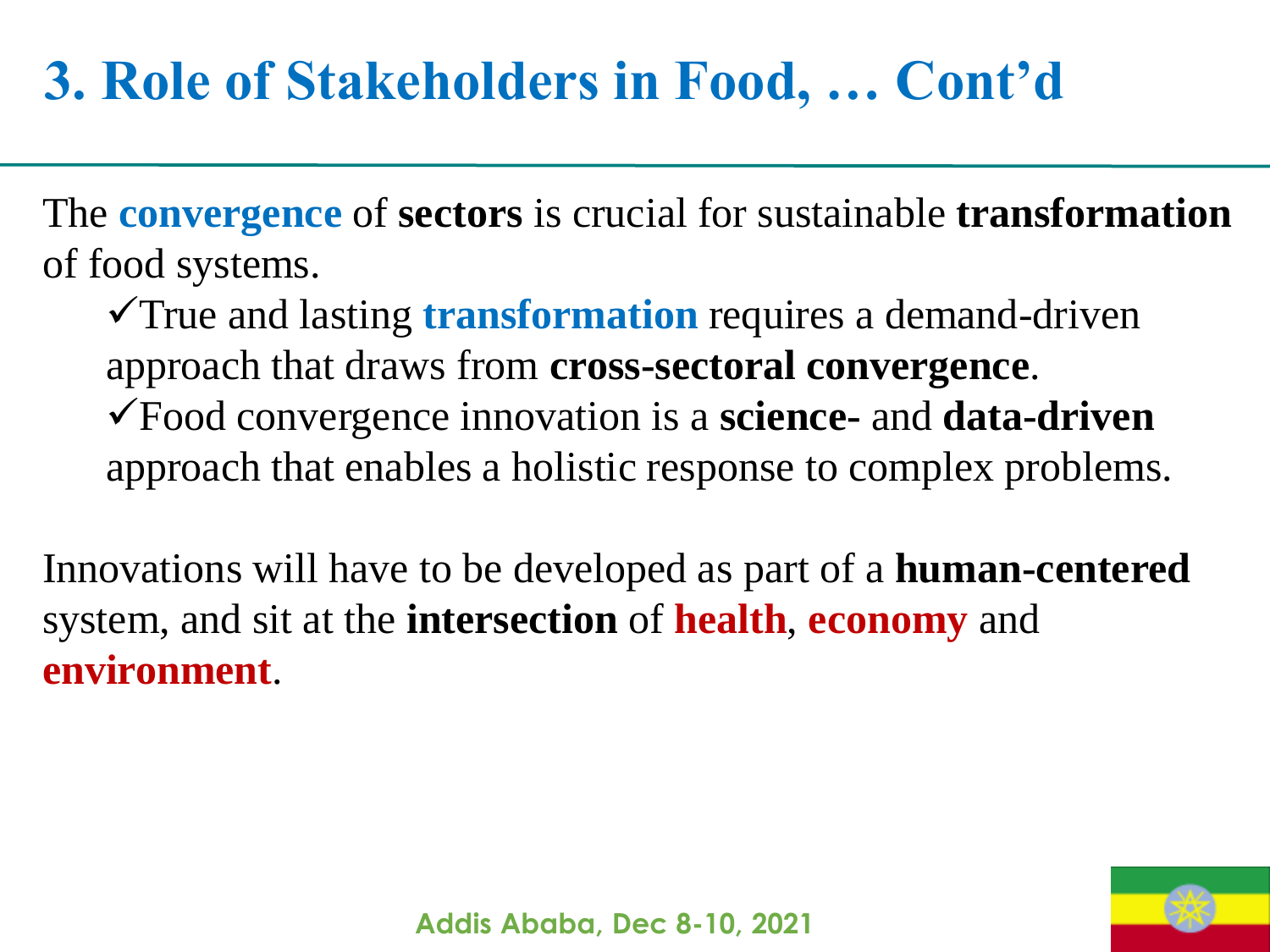The **agro-food system** needs a genuine sustainability transition to achieve sustainable **food** and **nutrition** in the face of **climate** change, **population** growth, ecosystem **degradation** and increasing **resource scarcity**.

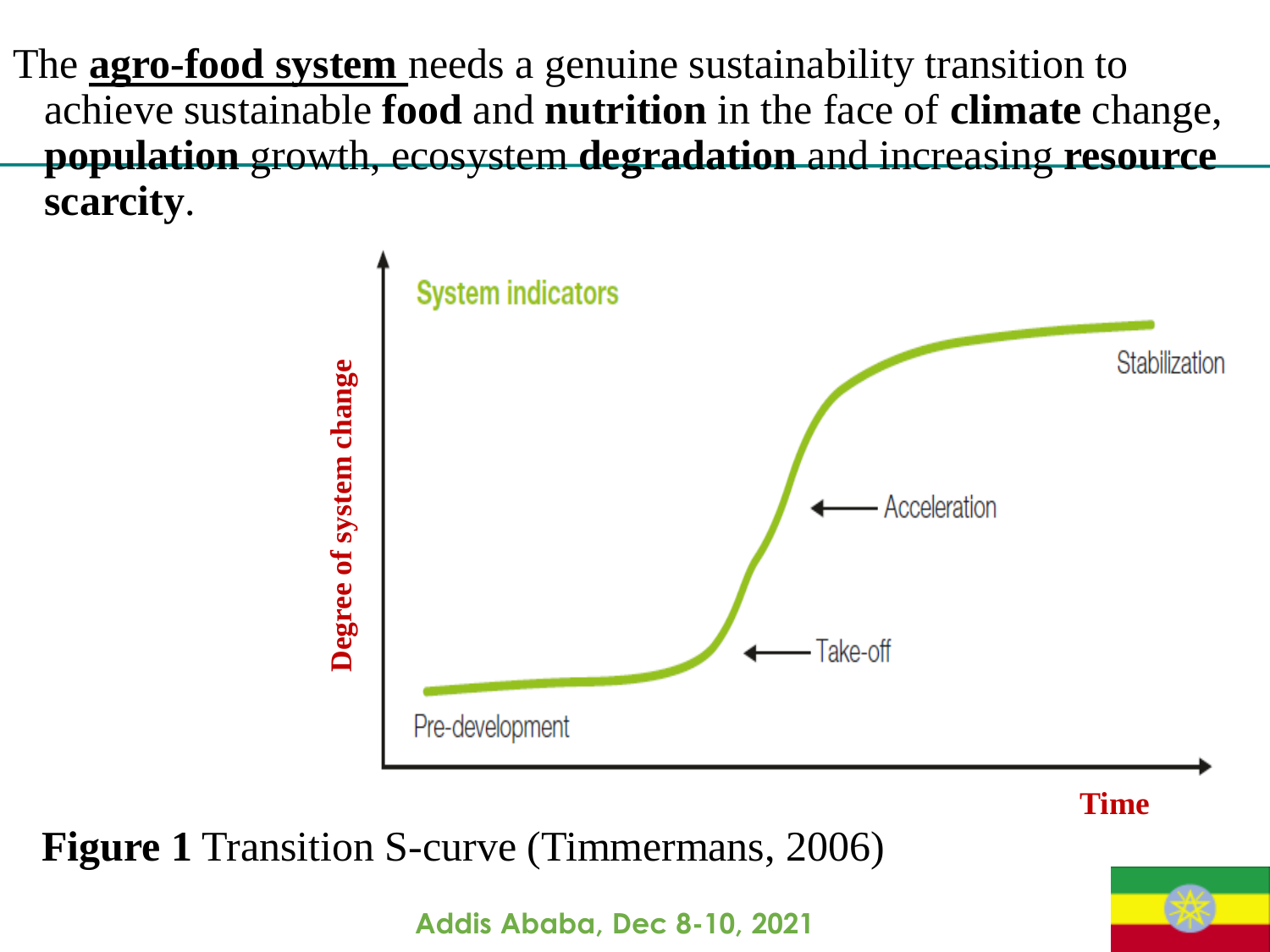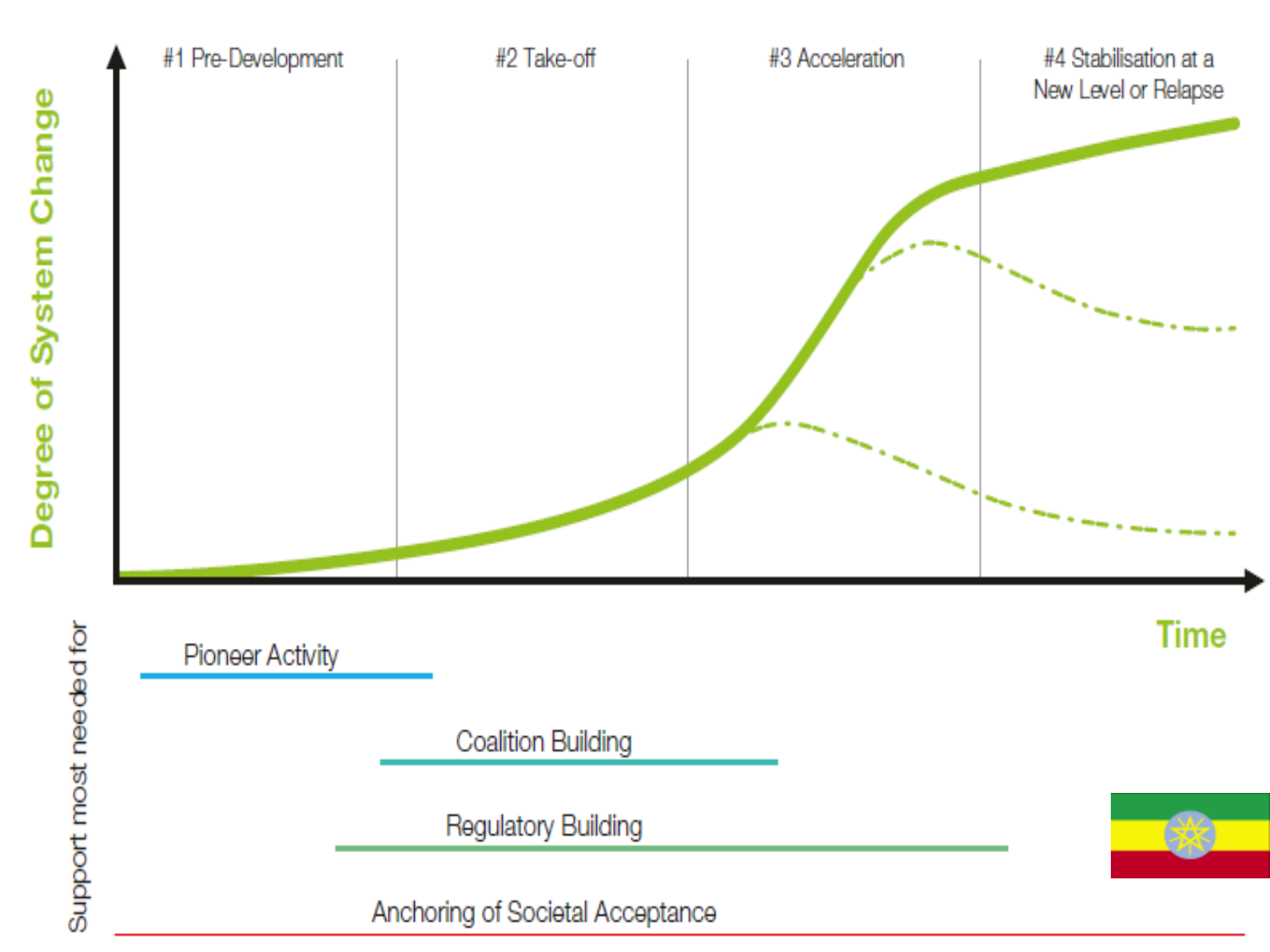#### **Effective scaling** requires **intentional financing** strategies

Many innovations in food and nutrition are overcoming **critical market** failures that prevent affordable access to safe and nutritious food.

 $\checkmark$  For these innovations, growth on purely commercial terms is often difficult or infeasible.

 $\triangleright$  To shorten the time span between development of an innovation and its widespread impact, improving our understanding of the **scaling process** is **critical**.

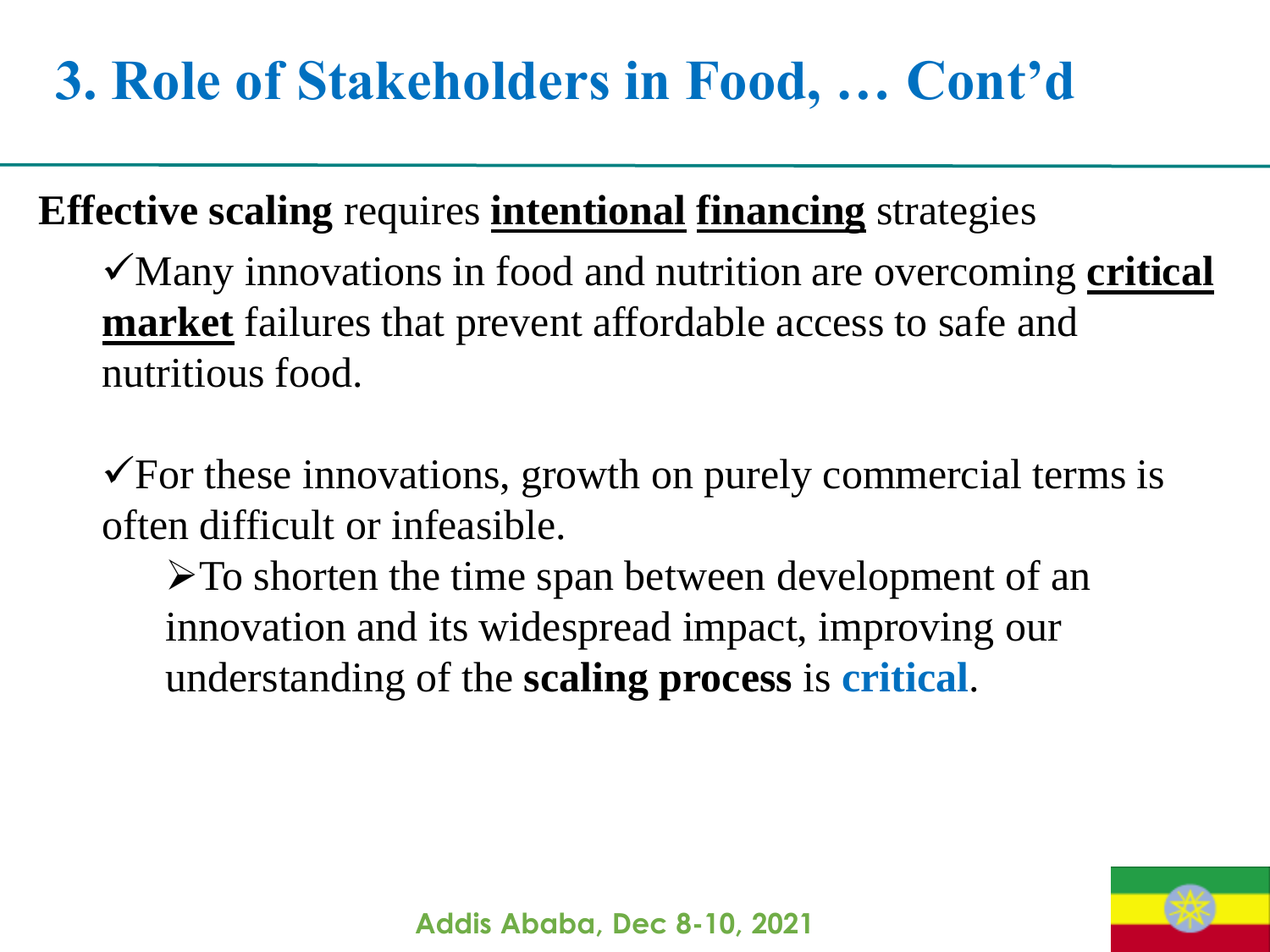



**GENERATION AND MOBILIZATION OF NUTRITION** EVIDENCE TO TACKLE MALNUTRITION: FROM DATA TO ACTION

## **4. Technology Transfer**

**Technology transfer institutions** include universities, government ministries, research institutes, and what may be termed the '**project sector**'.

**Are there proven food technologies, products, and models available; and successfully piloted, scaled up through expansion and adoption to overcome the real challenges?** 

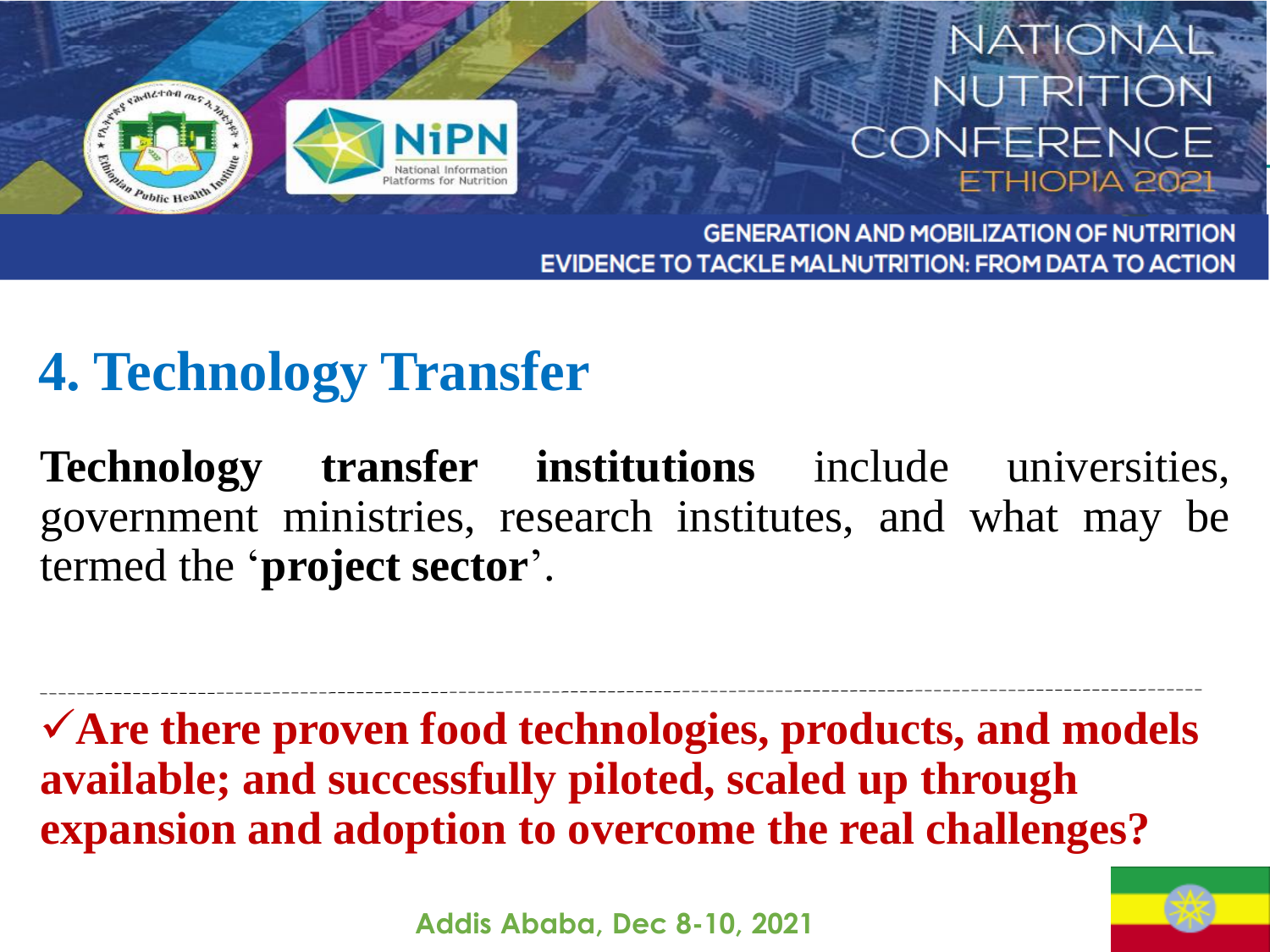# **4. Technology Transfer, … Cont'd**

**Technology transfer** is a "contact sport" - a complex type of communication.

### **Technology transfer** requires:

- 1. skilled personnel,
- 2. appropriate resources,
- 3. organization structures, and
- 4. formal recognition (or even an incentivized reward system).

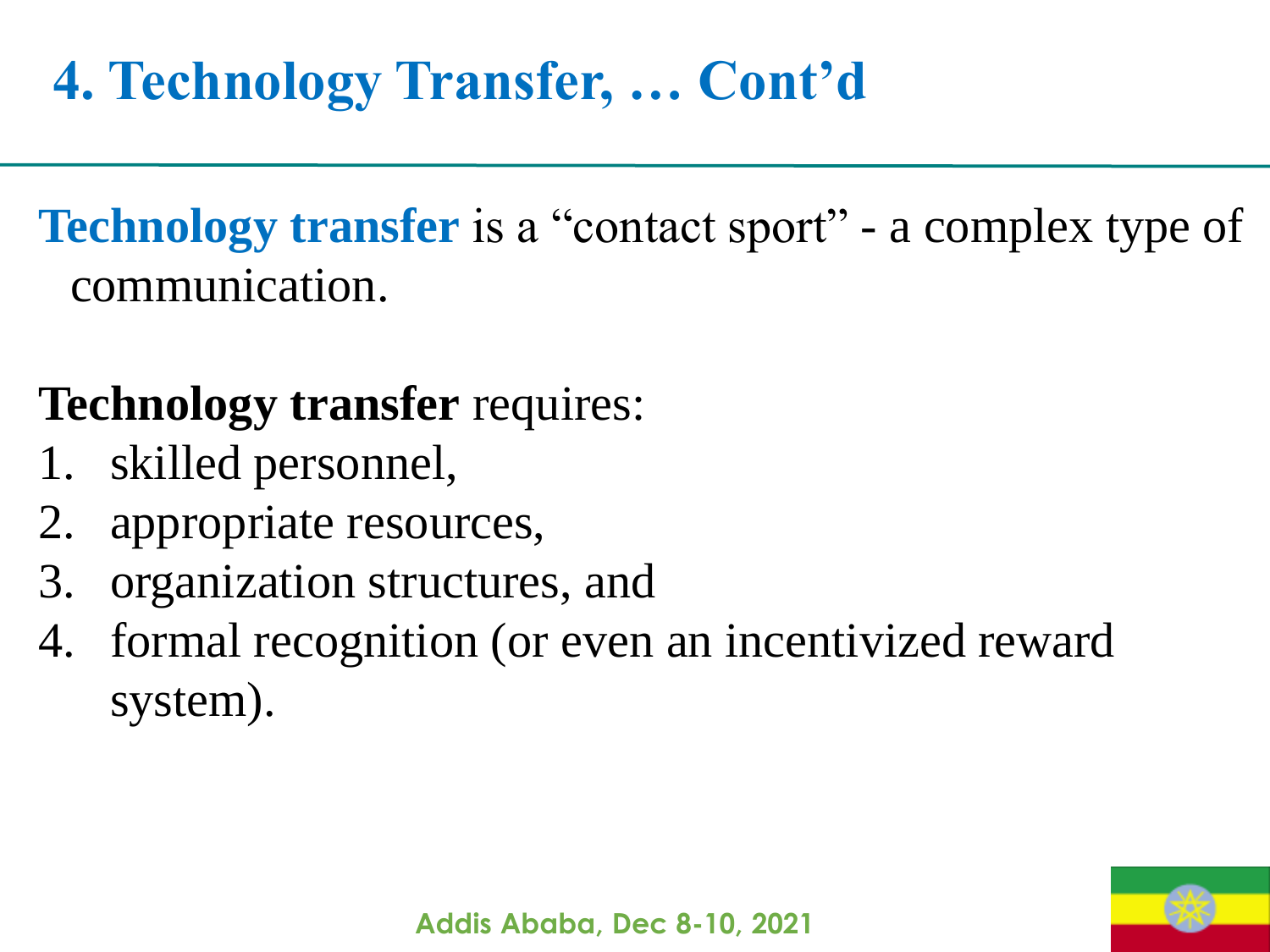# **4. Technology Transfer, … Cont'd**

The technology transfer process recognized with five distinct phases:

- **1. Knowledge phase**  describes when the technology is known to exist and is relevant to the user's problems or opportunities
- **2. Persuasive phase**  key stakeholders are persuaded to examine the technology
- **3. Decision phase**  stakeholders decide whether to use the innovation before embarking on the implementation phase
- **4. Confirmation phase**  when the technology has been successfully adopted, it is complete - *anchoring*
- **5. Clear communication** important between all parties during all the above phases

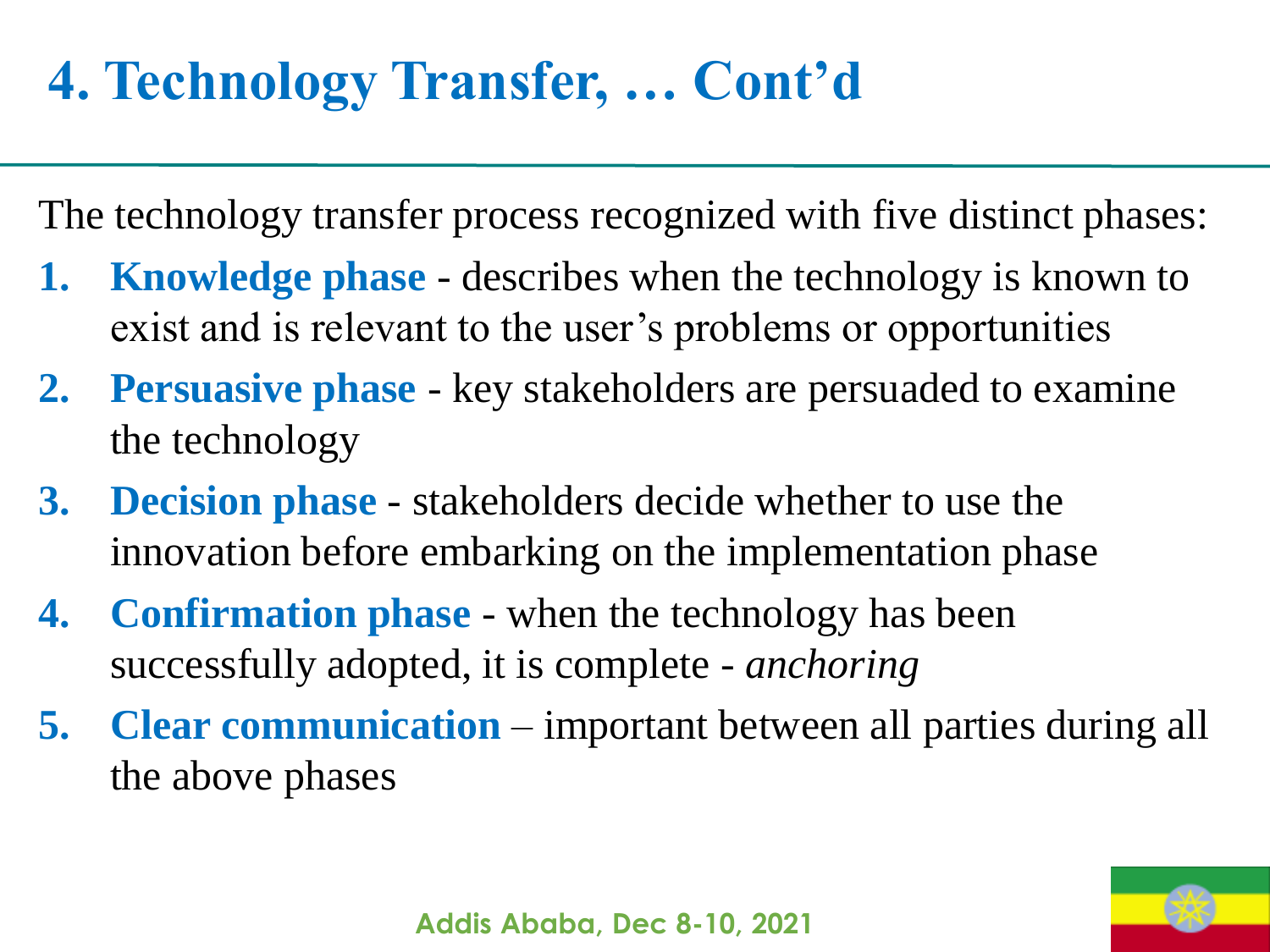# **4. Technology Transfer, … Cont'd**

- Thus, technology transfer is a **multi-level process** of **communication** involving a variety of senders and receivers of **ideas** and **materials**.
- Companies prefer **solutions** which have the biggest impact, least effort and investment, quickest payback, are easiest to implement and have the largest visibility to their key stakeholders.
- $\checkmark$  As a response to market failure, or as an effort to accelerate market-driven social change, technology transfer may combine public and private apparatus to identify, develop, and deliver innovations and information.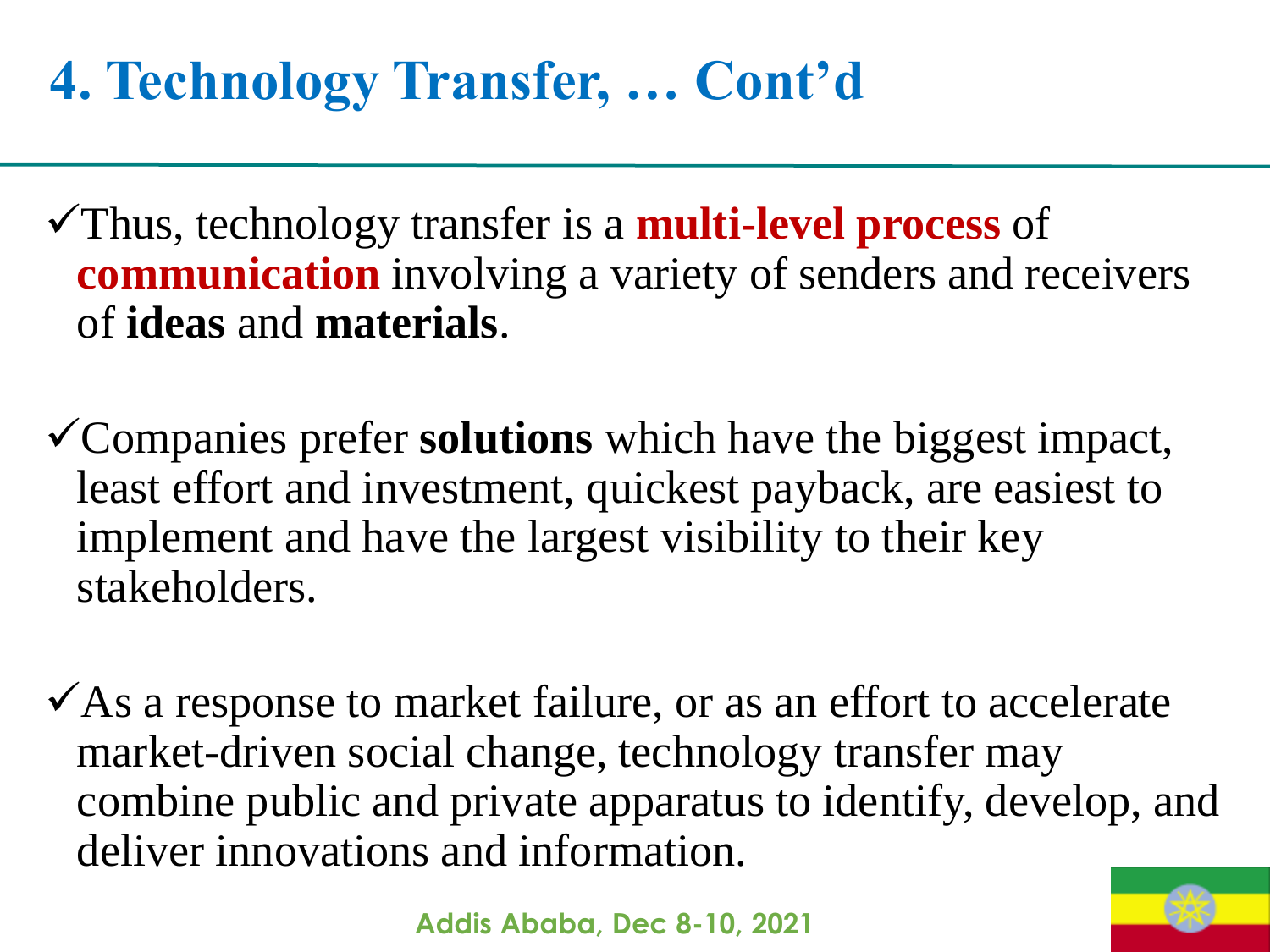

**GENERATION AND MOBILIZATION OF NUTRITION TACKLE MALNUTRITION: FROM DATA TO ACTION** 

# **5. Conclusion**

It vitally showed the need to cluster research and innovation on food and nutrition from mandated institutions for collective scale up.

Food products/technologies scale-up is an exciting and challenging multi-sectoral process that requires an organized, flexible and consistent approach for success.

Real success is best measured in terms of profitability and customer satisfaction over time that are the ultimate result of **successful** scale up to sustainability **transition**.

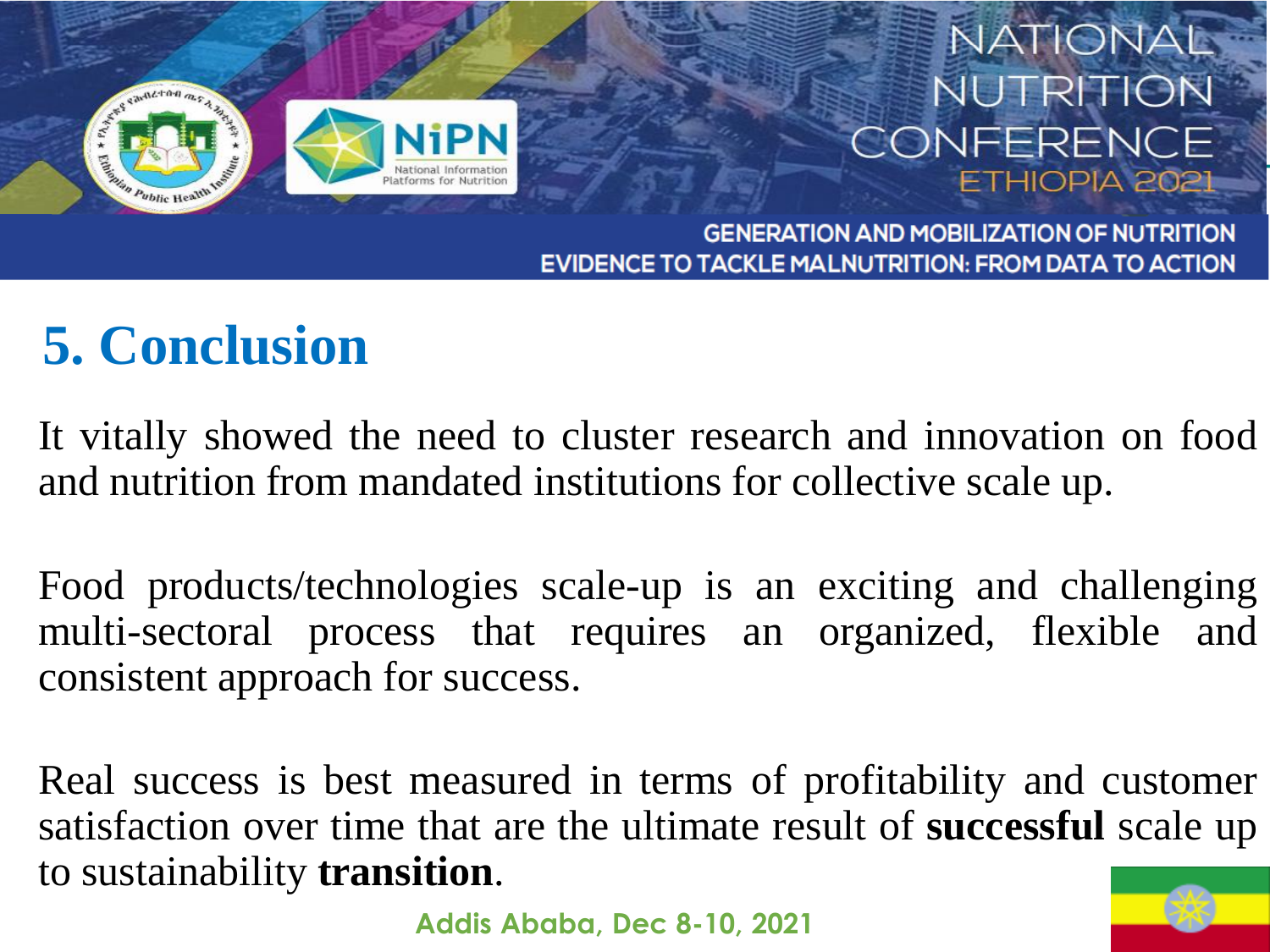

**GENERATION AND MOBILIZATION OF NUTRITION** EVIDENCE TO TACKLE MALNUTRITION: FROM DATA TO ACTION

# **6. The Way Forward**

To mobilize Ethiopian rich natural, cultural and available intellectual resources for food industry development, it is necessary to:

- $\sqrt{P}$ ay attention on academia & research institutions for huge research investment vs. return to the public, and set appropriate directives.
	- Invest on impact oriented **research** and **innovation** in agro-food resources for scale up to industrial food production.

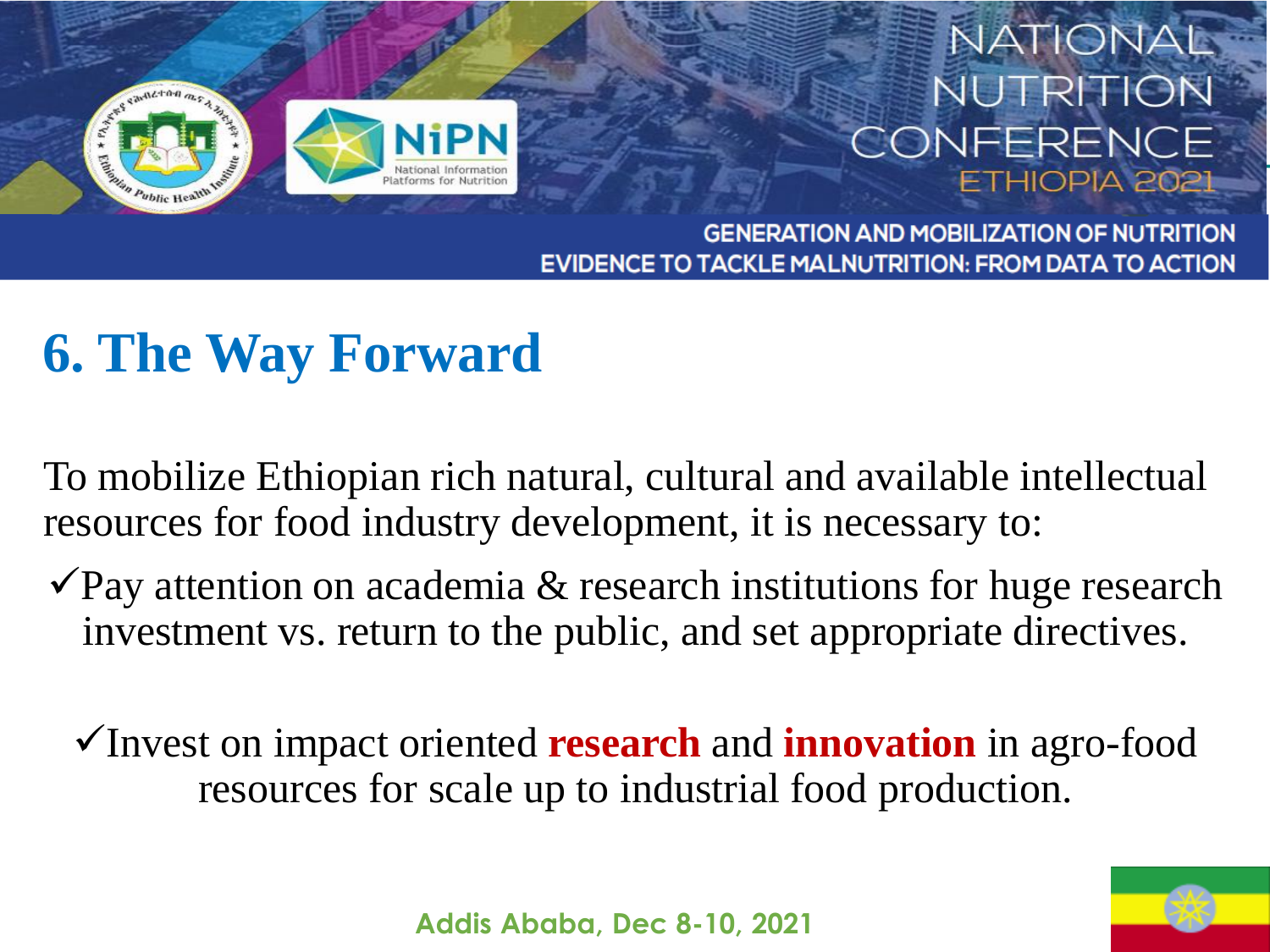## **6. The Way Forward, … Cont'd**

- $\checkmark$  Start scale up process as integral part of research and innovation development from the outset.
- Reinforce real **connections** among **innovators**, **governments** and **businesses** for scale up of innovation to social impact in a humancentered system
- Establish business incubation centers to test innovation and transmit value for improvements in food and nutrition